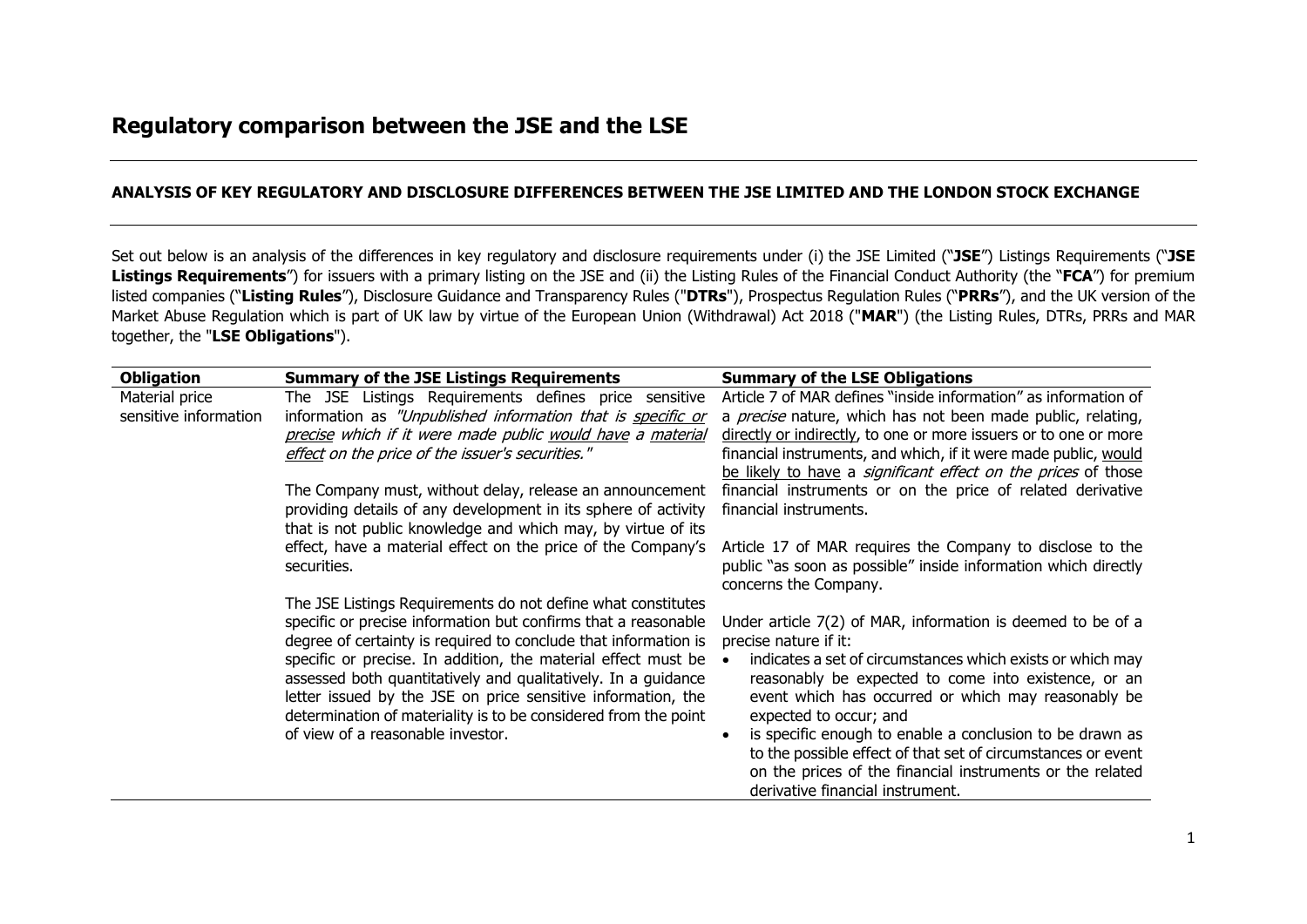| <b>Obligation</b>                                        | <b>Summary of the JSE Listings Requirements</b>                                                                                                                                                                                                                                                                               | <b>Summary of the LSE Obligations</b>                                                                                                                                                                                                                                                                                                                                                                                                                                                                                    |
|----------------------------------------------------------|-------------------------------------------------------------------------------------------------------------------------------------------------------------------------------------------------------------------------------------------------------------------------------------------------------------------------------|--------------------------------------------------------------------------------------------------------------------------------------------------------------------------------------------------------------------------------------------------------------------------------------------------------------------------------------------------------------------------------------------------------------------------------------------------------------------------------------------------------------------------|
|                                                          |                                                                                                                                                                                                                                                                                                                               | Whether information would have a "significant effect" on the<br>price of the Company's securities should be considered in the<br>context of the "reasonable investor" test under article 7(4) of<br>MAR, being that information which a reasonable investor<br>would be likely to use as part of the basis of his or her<br>investment decision.                                                                                                                                                                         |
|                                                          |                                                                                                                                                                                                                                                                                                                               | Under the guidance in DTR 2.2.5G, the Company may take<br>account of the following factors when considering whether the<br>information satisfies the reasonable investor test:<br>the significance of the information in question, which will<br>vary widely from issuer to issuer; and<br>the likelihood that a reasonable investor will make<br>investment decisions relating to the relevant financial<br>instrument to maximise his or her economic self interest.                                                   |
|                                                          |                                                                                                                                                                                                                                                                                                                               | Further guidance in DTR 2.2.6G lists information which is likely<br>to be considered relevant to a reasonable investor's decision,<br>including information which affects:<br>the assets and liabilities of the Company;<br>the performance, or the expectation of the performance,<br>of the Company's business;<br>the financial condition of the Company;<br>the course of the Company's business;<br>major new developments in the business of the Company;<br>or<br>information previously disclosed to the market. |
| Delaying disclosure<br>of price sensitive<br>information | The Company can delay announcing price sensitive<br>information in limited circumstances if the information is kept<br>confidential.<br>The JSE Listings Requirements refer to a period where the<br>information of does constitute price sensitive information,<br>however the Company does not have certainty in respect of | Under article 17 of MAR, the Company may delay disclosure<br>of inside information provided that all of the following<br>conditions are satisfied:<br>immediate disclosure is likely to prejudice the Company's<br>legitimate interests,<br>delay of disclosure is not likely to mislead the public, and<br>$\bullet$                                                                                                                                                                                                    |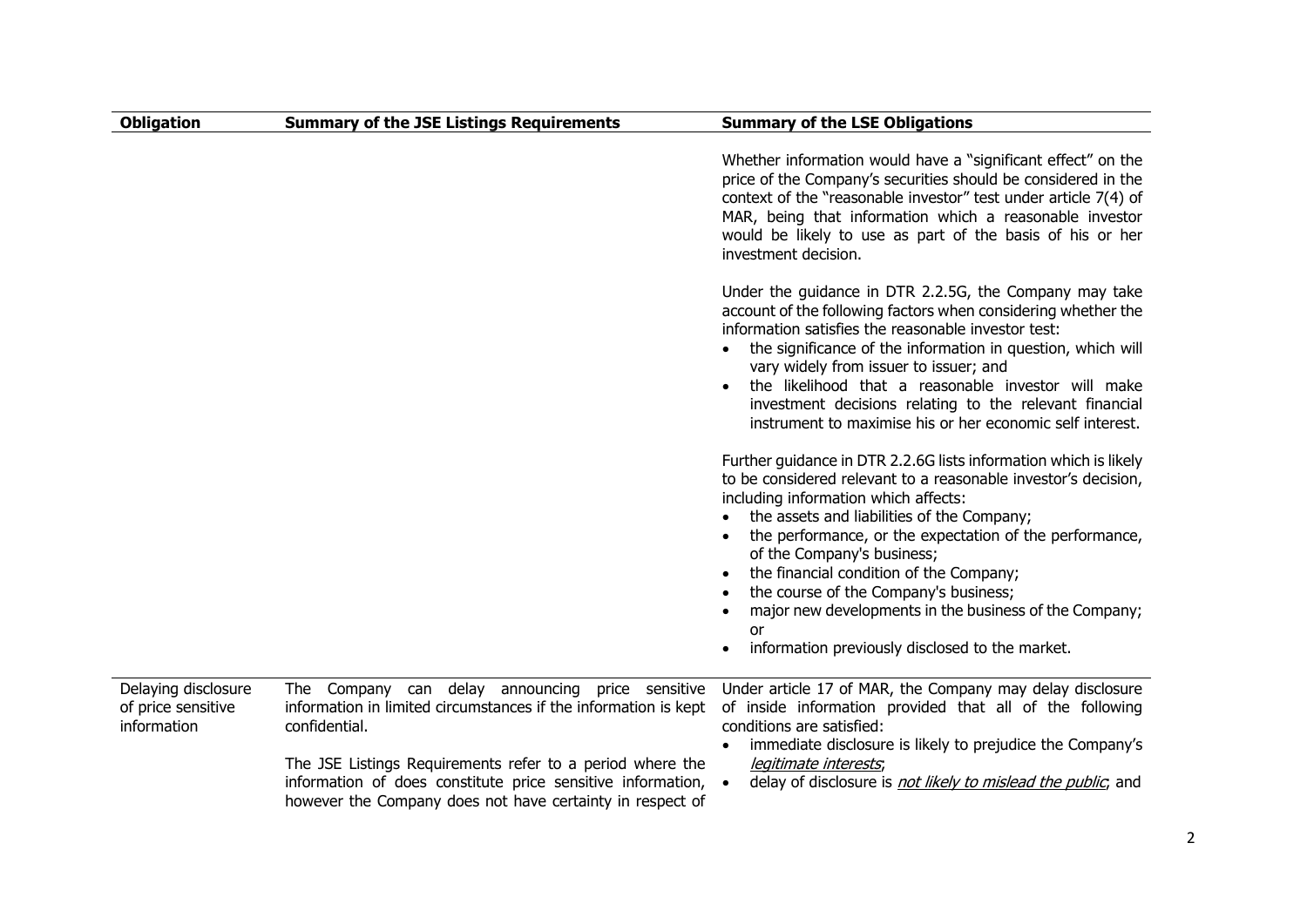| <b>Obligation</b> | <b>Summary of the JSE Listings Requirements</b>                                                                                                                                                                         | <b>Summary of the LSE Obligations</b>                                                                                                                                                                                                                                                                                                                                                                                                                                                                                                                                                                                                                                                                                                                     |
|-------------------|-------------------------------------------------------------------------------------------------------------------------------------------------------------------------------------------------------------------------|-----------------------------------------------------------------------------------------------------------------------------------------------------------------------------------------------------------------------------------------------------------------------------------------------------------------------------------------------------------------------------------------------------------------------------------------------------------------------------------------------------------------------------------------------------------------------------------------------------------------------------------------------------------------------------------------------------------------------------------------------------------|
|                   | the information and a period of time is then afforded to the<br>Company to obtain that certainty provided the information is<br>kept confidential during that period. The JSE recommends                                | the Company is able to ensure the <i>confidentiality</i> of the<br>$\bullet$<br>information.                                                                                                                                                                                                                                                                                                                                                                                                                                                                                                                                                                                                                                                              |
|                   | that the "limited period of time" provision must only be utilised<br>in exceptional circumstances and emphasis is placed on<br>announcing information without delay when it constitutes<br>price sensitive information. | Recital 50 of MAR and the ESMA 'Guidelines on the Market<br>Abuse Regulation - market soundings and delay of disclosure<br>of inside information' provide examples of when it may be in<br>the legitimate interests of the Company to delay disclosure of<br>inside information, including:<br>the Company is participating in negotiations and their<br>outcome would likely be affected by immediate public<br>disclosure;<br>the financial viability of the Company is in grave and<br>imminent danger; or<br>the Company is planning to buy or sell a major holding in<br>another company and the disclosure of such information<br>would likely jeopardise the implementation of such a plan.<br>In this scenario the negotiations have not started. |
|                   |                                                                                                                                                                                                                         | If the Company does delay disclosure of inside information, it<br>must:<br>keep an internal record of specified information;<br>$\bullet$<br>as soon as it announces the information following the<br>period of delay, inform the FCA, on a specific FCA form,<br>that there was a delay in disclosure; and<br>if requested by the FCA, provide the FCA with a written<br>explanation of how the conditions for delay were met.                                                                                                                                                                                                                                                                                                                           |
|                   |                                                                                                                                                                                                                         |                                                                                                                                                                                                                                                                                                                                                                                                                                                                                                                                                                                                                                                                                                                                                           |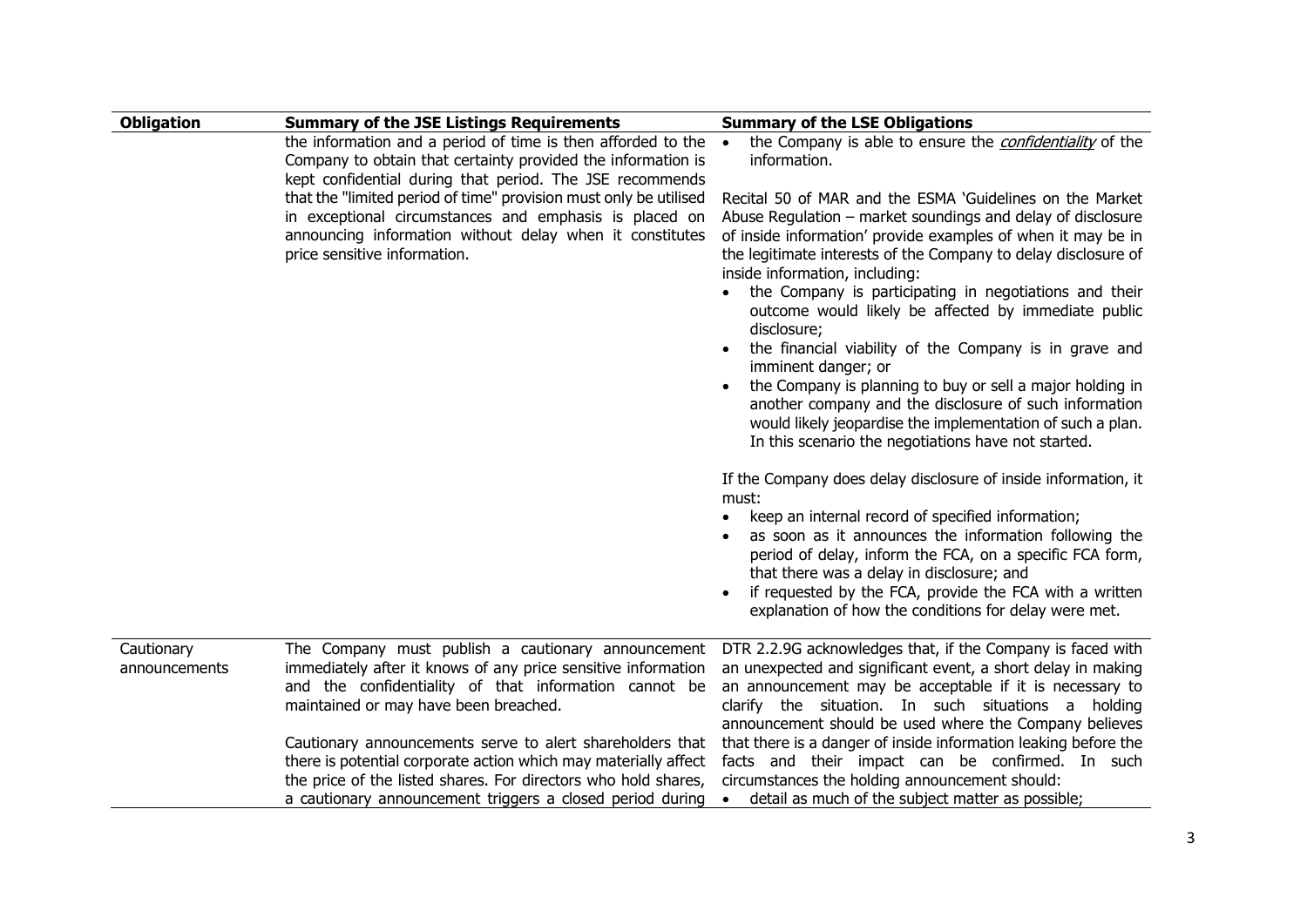| <b>Obligation</b>  | <b>Summary of the JSE Listings Requirements</b>                                                                                                                                                                                                                                                | <b>Summary of the LSE Obligations</b>                                                                                                                                                                                                                                                                                                                                                                                                                               |
|--------------------|------------------------------------------------------------------------------------------------------------------------------------------------------------------------------------------------------------------------------------------------------------------------------------------------|---------------------------------------------------------------------------------------------------------------------------------------------------------------------------------------------------------------------------------------------------------------------------------------------------------------------------------------------------------------------------------------------------------------------------------------------------------------------|
|                    | which a director and his/her "associates" are prohibited from<br>dealing in the Company's securities.                                                                                                                                                                                          | set out the reasons why a fuller announcement cannot be<br>$\bullet$<br>made; and<br>include an undertaking to announce further details as<br>soon as possible.                                                                                                                                                                                                                                                                                                     |
|                    |                                                                                                                                                                                                                                                                                                | Similarly, DTR 2.6.3G requires that, if the Company is delaying<br>disclosure of inside information under MAR, it should prepare<br>a holding announcement to be disclosed in the event of an<br>actual or likely breach of confidence. The holding<br>announcement in this instance should also include the details<br>set out above.                                                                                                                              |
|                    |                                                                                                                                                                                                                                                                                                | A holding announcement will not trigger a closed period under<br>MAR, however article 14 of MAR prevents a person from<br>dealing in the Company's shares when they are in possession<br>of inside information.                                                                                                                                                                                                                                                     |
|                    |                                                                                                                                                                                                                                                                                                | Further, under DTR 2.7, if there is press speculation or market<br>rumour regarding the Company, the Company should assess<br>whether it must make a public disclosure of inside information<br>under article 17(1) of MAR. If knowledge by the Company that<br>press speculation or market rumour is false amounts to inside<br>information, the FCA expects that there may be cases where<br>the Company could delay disclosure under MAR (as detailed<br>above). |
| Trading statements | The Company is required to publish a trading statement as<br>soon as it is satisfied that a reasonable degree of certainty<br>exists that the financial results (EPS and HEPS) for the period<br>to be reported on next will differ by at least 20% from the<br>previous corresponding period. | There is no corresponding specific requirement under the LSE<br>Obligations. However, such an event may amount to inside<br>information under MAR, in which case the Company would<br>have to release a trading statement to update the market,<br>unless there were circumstances justifying the delay of such<br>disclosure.                                                                                                                                      |
|                    | Companies may elect NAV per share or dividend per share as<br>its key performance measure for trading statement purposes,<br>in which case the reporting threshold will be 15% as opposed<br>to 20%.                                                                                           |                                                                                                                                                                                                                                                                                                                                                                                                                                                                     |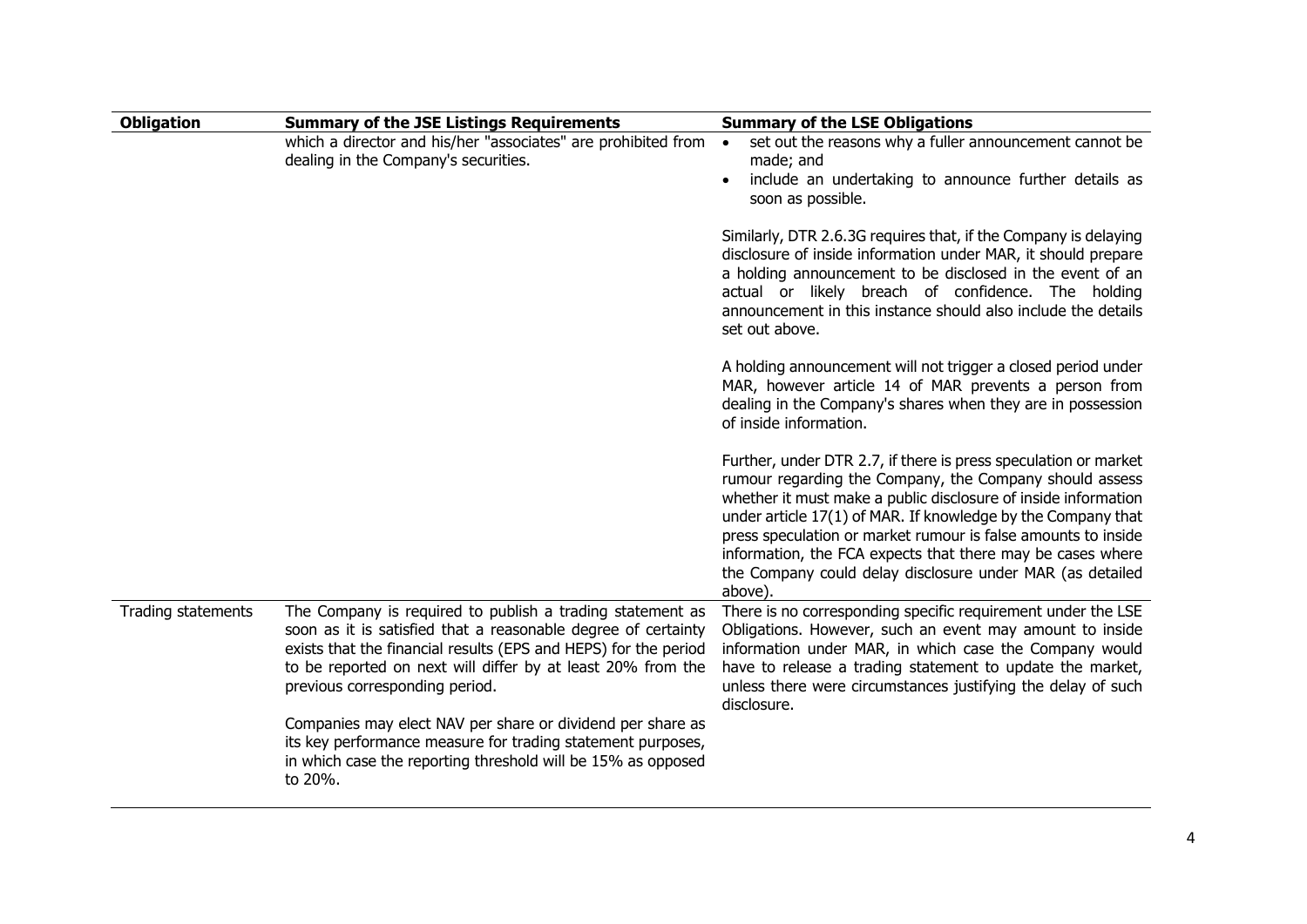| <b>Obligation</b>                     | <b>Summary of the JSE Listings Requirements</b>                                                                                                                                                                                                                                                                                                                                                                                                                                                                                                                                                            | <b>Summary of the LSE Obligations</b>                                                                                                                                                                                                                                                                                                                                                                                                                                                                                                                                                             |
|---------------------------------------|------------------------------------------------------------------------------------------------------------------------------------------------------------------------------------------------------------------------------------------------------------------------------------------------------------------------------------------------------------------------------------------------------------------------------------------------------------------------------------------------------------------------------------------------------------------------------------------------------------|---------------------------------------------------------------------------------------------------------------------------------------------------------------------------------------------------------------------------------------------------------------------------------------------------------------------------------------------------------------------------------------------------------------------------------------------------------------------------------------------------------------------------------------------------------------------------------------------------|
| Closed period                         | A closed period is defined as:<br>• the date from the financial year end up to the date of<br>publication of the financial results on SENS;<br>the date from the expiration of the first six month period<br>of a financial year up to the date of publication of the<br>interim results on SENS;<br>the date from the expiration of the second six month<br>period of a financial year up to the date of publication of<br>the second interim results, in cases where the financial<br>period covers more than 12 months; and<br>any period when a company is trading under a cautionary<br>announcement. | The definition of a closed period under article 19 of MAR is 30<br>calendar days before the announcement of the Company's<br>interim financial report or a year-end report which the<br>Company is obliged to make public.                                                                                                                                                                                                                                                                                                                                                                        |
| Directors' dealings<br>(general rule) | A director (or an investment manager dealing on his behalf)<br>may not deal in any of the Company's securities during a<br>closed period or when he is in possession of unpublished price<br>sensitive information.<br>The rule on director's dealings applies to directors, the<br>company secretary, prescribed officers and to directors, the<br>company secretary and prescribed officers of a major<br>subsidiary of the Company (a subsidiary that represents 25%<br>or more of the total assets or revenue of the consolidated<br>group based on the latest published financial results).           | During a closed period, article 19(11) of MAR prohibits all<br>persons discharging managerial responsibilities (i.e. all<br>directors and senior executives who have regular access to<br>inside information and power to take managerial decisions<br>affecting the future developments and business prospects of<br>the Company ("PDMRs")) from conducting any transactions<br>on their own account or for the account of third parties,<br>directly or indirectly, relating to the Company's shares or debt<br>instruments or to derivatives or other financial instruments<br>linked to them. |
|                                       | Associates do not require clearance to deal and are not<br>precluded from dealing in a prohibited period unless the<br>director can legally prevent the associate from dealing.                                                                                                                                                                                                                                                                                                                                                                                                                            | The restriction on dealing during closed periods under<br>article 19(11) of MAR only refers to PDMRs and does not cover<br>"persons closely associated" ("PCAs") with them. However, in<br>accordance with good practice, these restrictions have been<br>extended to PCAs in the Company's share dealing code.                                                                                                                                                                                                                                                                                   |
|                                       | A "prohibited period" is defined as (i) a closed period or<br>(ii) any period when there exists any matter which constitutes<br>price sensitive information in relation to the issuer's securities<br>(whether or not the director has knowledge of such matter).                                                                                                                                                                                                                                                                                                                                          | A PCA includes:<br>(a) the spouse or civil partner of a PDMR; or<br>(b) a PDMR's child or stepchild under the age of 18 years<br>who is unmarried and does not have a civil partner; or                                                                                                                                                                                                                                                                                                                                                                                                           |
|                                       | Associate includes:<br>• spouse and minor children (less than 18 years);                                                                                                                                                                                                                                                                                                                                                                                                                                                                                                                                   |                                                                                                                                                                                                                                                                                                                                                                                                                                                                                                                                                                                                   |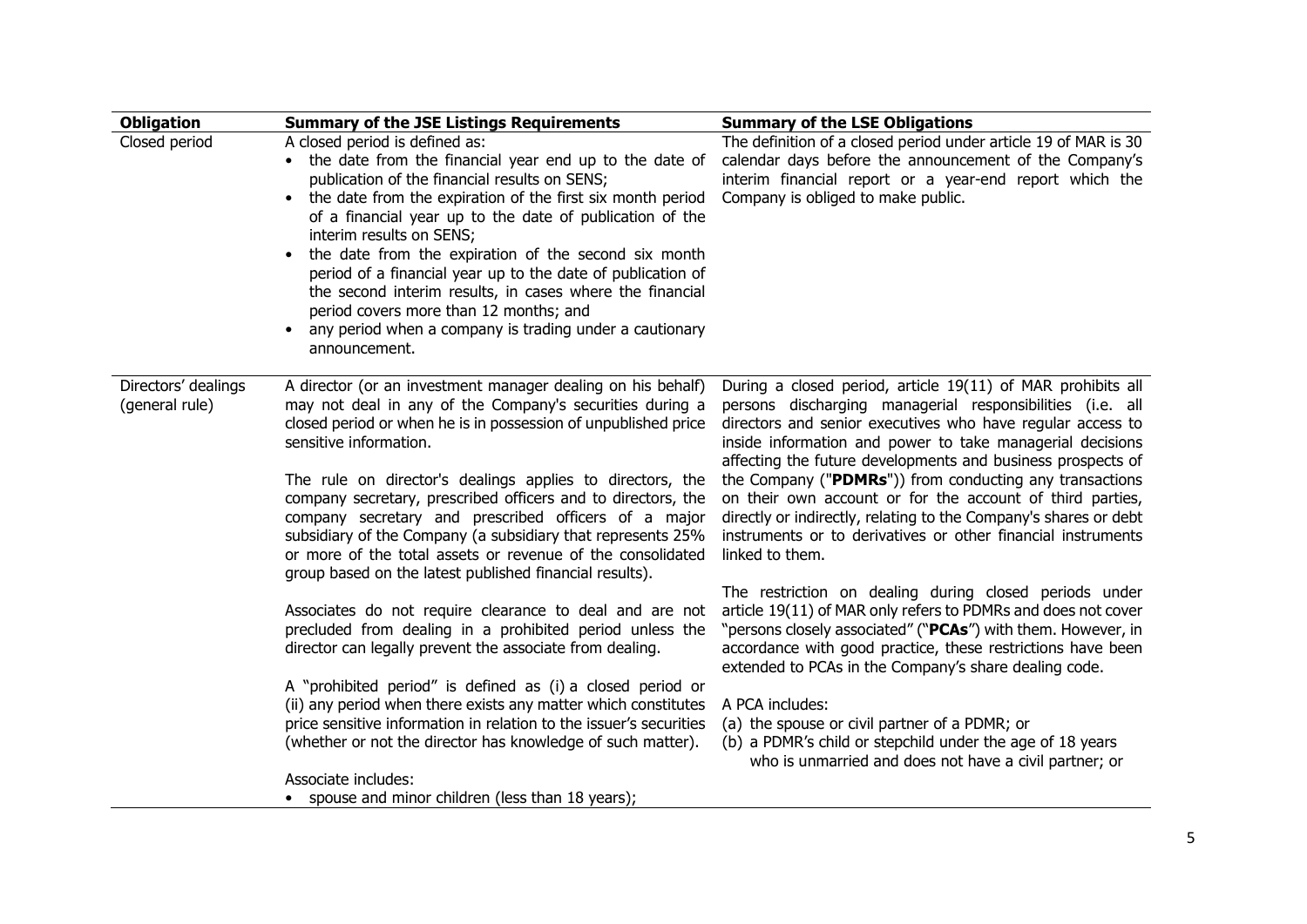| <b>Obligation</b> | <b>Summary of the JSE Listings Requirements</b>                                                                                                                                                                                                                                                                                                                                                                                                                                                                                                                                                       | <b>Summary of the LSE Obligations</b>                                                                                                                                                                                                                                                                                                                                                                                                                                                                                                                                            |
|-------------------|-------------------------------------------------------------------------------------------------------------------------------------------------------------------------------------------------------------------------------------------------------------------------------------------------------------------------------------------------------------------------------------------------------------------------------------------------------------------------------------------------------------------------------------------------------------------------------------------------------|----------------------------------------------------------------------------------------------------------------------------------------------------------------------------------------------------------------------------------------------------------------------------------------------------------------------------------------------------------------------------------------------------------------------------------------------------------------------------------------------------------------------------------------------------------------------------------|
|                   | • trust (or similar vehicle) of which a director and/or his<br>immediate family-<br>is a beneficiary (discretionary, desired or otherwise);<br>can control 35% of the votes of trustees;<br>can appoint 35% of the trustees;<br>can appoint or change 35% of the beneficiaries;<br>close corporation in which director and/or his immediate<br>family own more than 35% or can vote more than 35%;<br>any company which a director and/or his immediate family<br>and/or trust can $-$<br>control 35% or more of the votes at general meetings;<br>appoint or remove directors holding 35% or more of | (c) a relative who has shared the same household as the<br>PDMR for at least one year on the date of the relevant<br>dealing; or<br>(d) a legal person, trust or partnership, the managerial<br>responsibilities of which are discharged by a PDMR (or by<br>a PCA referred to in paragraph (a), paragraph (b), or<br>paragraph (c) of this definition), which is directly or<br>indirectly controlled by such a person, which is set up for<br>the benefit of such a person or which has economic<br>interests which are substantially equivalent to those of<br>such a person. |
|                   | the votes at board meetings;<br>control 35% or more of the votes at board meetings.<br>an associate of an "associate company" being -<br>$\bullet$<br>the associate company's subsidiary, holding company                                                                                                                                                                                                                                                                                                                                                                                             | Article 14 of MAR prevents any person from dealing in the<br>Company's shares when they are in possession of inside<br>information.                                                                                                                                                                                                                                                                                                                                                                                                                                              |
|                   | or holding company's subsidiary;<br>a company whose board is "directed" by the associate<br>company;<br>a company "controlled" or to be "controlled" by the<br>associate company and its associate;<br>a trust (or similar vehicle) which is "controlled" by the •<br>associate company and its associate.                                                                                                                                                                                                                                                                                            | Under article 19 of MAR, PDMRs are permitted to deal during<br>a closed period in the following circumstances:<br>the existence of exceptional circumstances, such as<br>severe financial difficulty requiring the immediate sale of<br>shares;<br>in relation to an employee share or saving scheme or a<br>qualification or entitlements of shares; or<br>transactions where the beneficial interest does not                                                                                                                                                                  |
|                   | A waiver from obtaining clearance to deal may be obtained<br>from the JSE where the director has no discretion in the<br>transaction and if obtained the announcement must explain<br>the reasons why the director has no discretion.                                                                                                                                                                                                                                                                                                                                                                 | change,<br>provided that the PDMR is able to demonstrate that the<br>particular transaction cannot be executed at another time.                                                                                                                                                                                                                                                                                                                                                                                                                                                  |
|                   | Dealings under an employee share incentive scheme must be<br>announced. Each stage of an option must be announced,<br>including the acceptance, acquisition, disposal and exercise.                                                                                                                                                                                                                                                                                                                                                                                                                   |                                                                                                                                                                                                                                                                                                                                                                                                                                                                                                                                                                                  |
|                   | Dealings by a share incentive scheme itself also need to be<br>announced save for where:                                                                                                                                                                                                                                                                                                                                                                                                                                                                                                              |                                                                                                                                                                                                                                                                                                                                                                                                                                                                                                                                                                                  |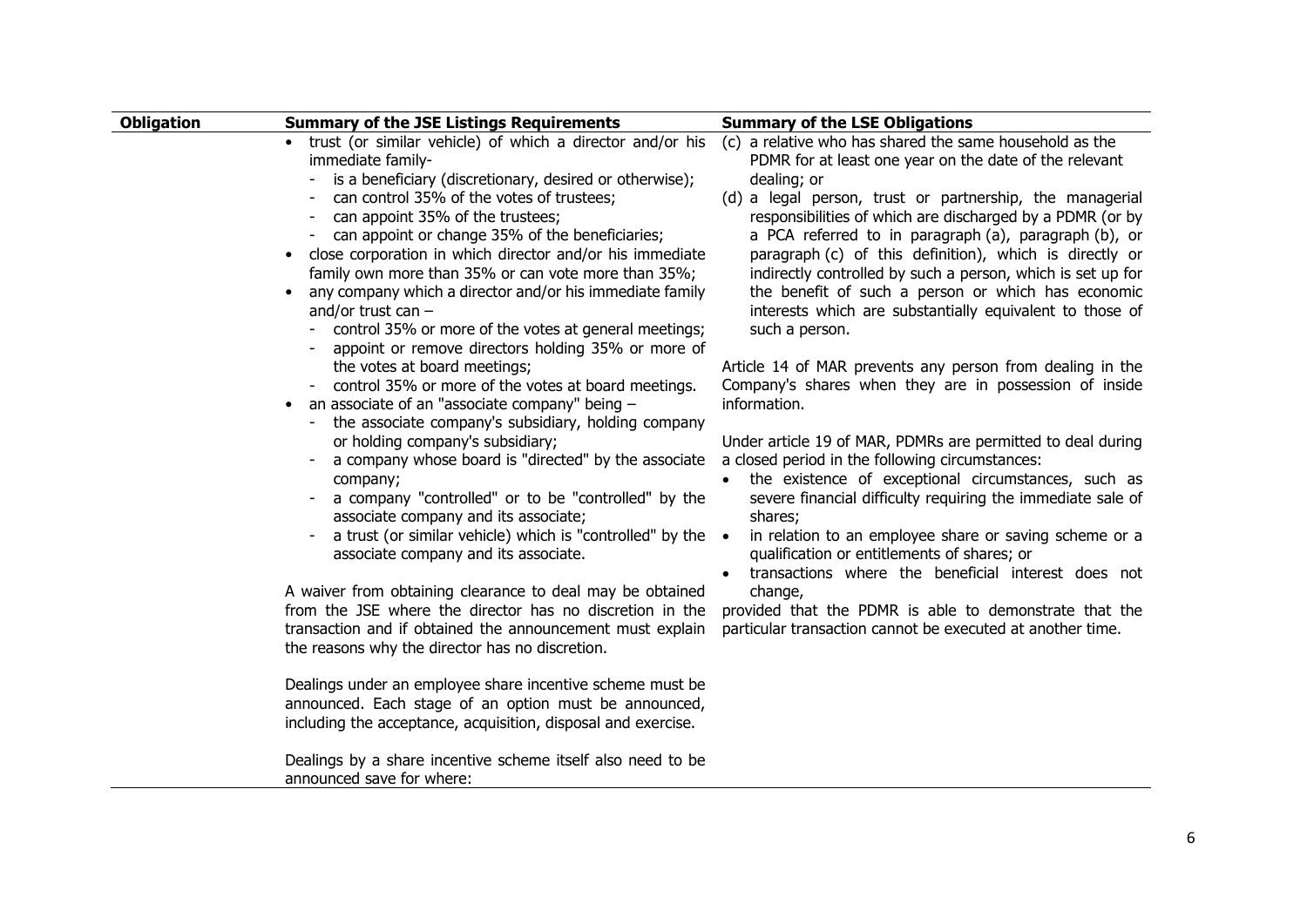| <b>Obligation</b>                                  | <b>Summary of the JSE Listings Requirements</b>                                                                                                                                                                                                                                                                                                                                                                                                                                                                                                                | <b>Summary of the LSE Obligations</b>                                                                                                                                                                                                                                                                                                                                                                              |
|----------------------------------------------------|----------------------------------------------------------------------------------------------------------------------------------------------------------------------------------------------------------------------------------------------------------------------------------------------------------------------------------------------------------------------------------------------------------------------------------------------------------------------------------------------------------------------------------------------------------------|--------------------------------------------------------------------------------------------------------------------------------------------------------------------------------------------------------------------------------------------------------------------------------------------------------------------------------------------------------------------------------------------------------------------|
|                                                    | • the instruction to deal was given by a participant of the<br>scheme (other than a director) and the shares in the<br>Company have vested in favour of the participant pursuant<br>to the provisions of the scheme;<br>the scheme is merely facilitating the dealing on behalf of<br>$\bullet$<br>the participant;<br>the participant takes the risk of any profit or loss in respect<br>$\bullet$<br>of the dealing; and<br>the trustees of the scheme, any other party responsible<br>$\bullet$<br>and the Company do not exercise any election/decision in |                                                                                                                                                                                                                                                                                                                                                                                                                    |
|                                                    | respect of such dealing, other than following and acting on<br>the specific instructions of the participant.                                                                                                                                                                                                                                                                                                                                                                                                                                                   |                                                                                                                                                                                                                                                                                                                                                                                                                    |
| Directors' dealings<br>(obligation to<br>announce) | The Company is required to announce details of all<br>transactions in its shares by or on behalf of directors, the<br>company secretary, prescribed officers and to directors, the<br>company secretary and prescribed officers of a major<br>subsidiary of the Company (held beneficially whether directly<br>or indirectly) and of any "associate" of the above.                                                                                                                                                                                             | Article 19(1) of MAR requires PDMRs and their PCAs to notify<br>the Company and the FCA of every transaction conducted on<br>their own account relating to the shares or debt instruments<br>of the Company or to derivatives or other financial instruments<br>linked thereto.                                                                                                                                    |
|                                                    |                                                                                                                                                                                                                                                                                                                                                                                                                                                                                                                                                                | Article 19(1) applies to "every transaction conducted on their<br>own account" and it is not necessary that the PDMR or PCA is<br>conducting the transaction themselves.                                                                                                                                                                                                                                           |
| Directors' dealings<br>(timing of<br>announcement) | Any director who deals in the Company's securities is<br>required to disclose the fact that he has done so to the<br>Company by no later than three business days after dealing.                                                                                                                                                                                                                                                                                                                                                                               | Under article 19 of MAR, PDMRs and PCAs must notify the<br>Company within three working days of the transaction.                                                                                                                                                                                                                                                                                                   |
|                                                    | The Company must in turn announce such information by no<br>later than 24 hours after receipt of such information from<br>the director concerned.                                                                                                                                                                                                                                                                                                                                                                                                              | The Company must in turn make that information public<br>within two working days of receipt of any such notification.                                                                                                                                                                                                                                                                                              |
| Directors' dealings<br>(permission to deal)        | A director may not deal in any securities relating to the<br>Company without first advising the chairman in advance and<br>after receiving clearance from same. In his own case, the<br>chairman, or other designated director, must advise the<br>board in advance, or advise another designated director and<br>receive clearance from the board or designated director, as<br>appropriate.                                                                                                                                                                  | Whilst the LSE Obligations do not prescribe procedures for<br>clearance to deal, the Company's share dealing code contains<br>clearance procedures which establish the process pursuant to<br>which the Company's directors, managers, all other<br>employees of the Company and/or its subsidiaries and PCAs<br>must apply for and obtain written clearance from the<br>Company before dealing in its securities. |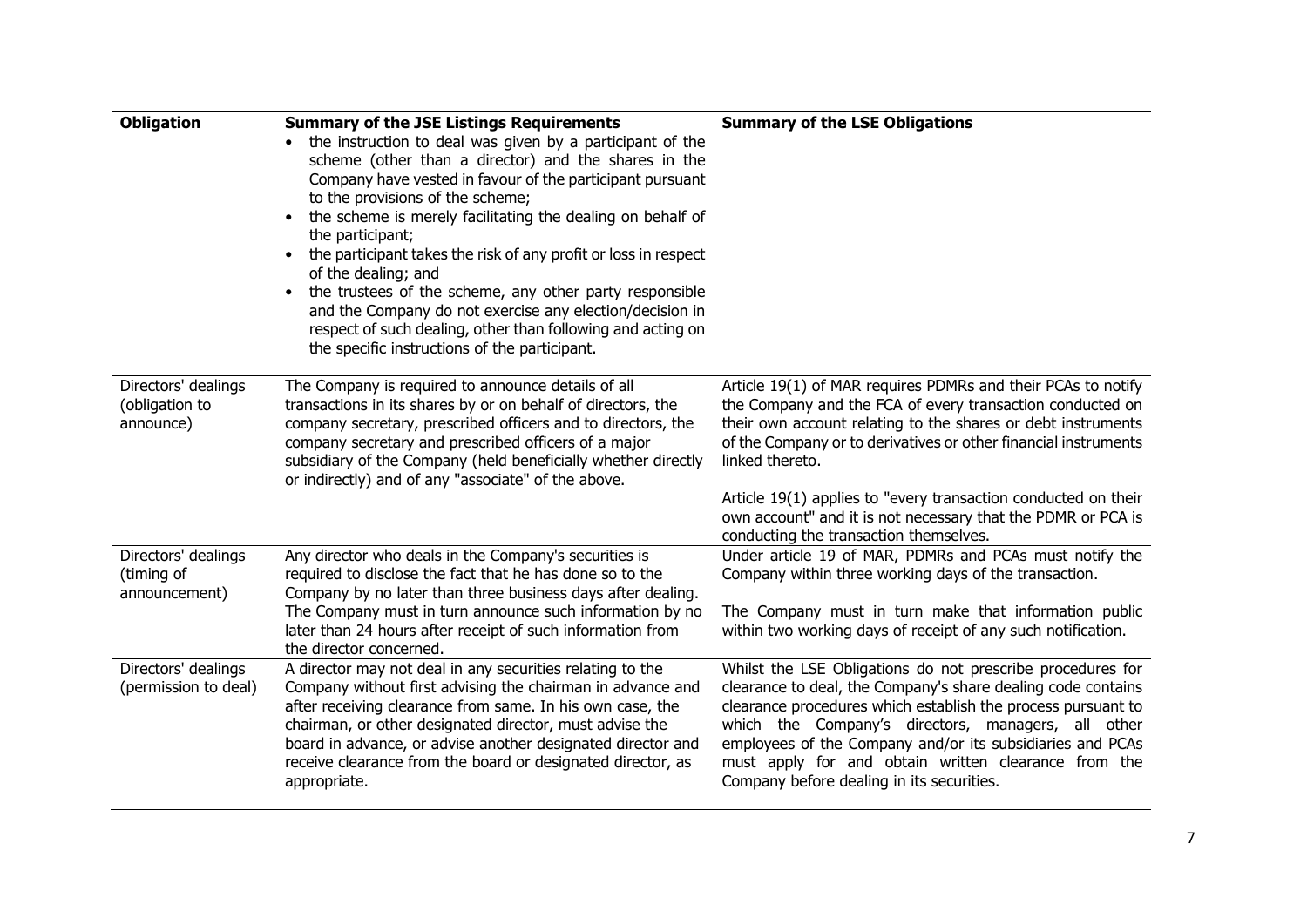| <b>Obligation</b> | <b>Summary of the JSE Listings Requirements</b>                                                                                                                                                                   | <b>Summary of the LSE Obligations</b>                                                                                                                                        |
|-------------------|-------------------------------------------------------------------------------------------------------------------------------------------------------------------------------------------------------------------|------------------------------------------------------------------------------------------------------------------------------------------------------------------------------|
|                   | The rule on obtaining clearance to deal applies to directors,                                                                                                                                                     |                                                                                                                                                                              |
|                   | the company secretary and prescribed officers of the                                                                                                                                                              |                                                                                                                                                                              |
|                   | Company and of a major subsidiary of the Company.                                                                                                                                                                 |                                                                                                                                                                              |
| Transactions      | A transaction includes any acquisition or disposal of assets by                                                                                                                                                   | Under Listing Rule 10.1.3R, a transaction:                                                                                                                                   |
|                   | a listed company or its subsidiaries. Transactions include the                                                                                                                                                    | (a) (subject to paragraphs (c), (d) and (e)) includes all                                                                                                                    |
|                   | grant or acquisition of an option to acquire or dispose of<br>assets.                                                                                                                                             | agreements (including amendments to agreements)<br>entered into by the Company or its subsidiary<br>undertakings;                                                            |
|                   | Categorisation of transactions                                                                                                                                                                                    | (b) includes the grant or acquisition of an option as if the                                                                                                                 |
|                   |                                                                                                                                                                                                                   | option had been exercised except that, if exercise is                                                                                                                        |
|                   | A transaction is categorised by assessing its size relative to                                                                                                                                                    | solely at the Company's or subsidiary undertaking's                                                                                                                          |
|                   | that of the Company. The comparison of size is made by the                                                                                                                                                        | discretion, the transaction will be classified on exercise                                                                                                                   |
|                   | use of percentage ratios.                                                                                                                                                                                         |                                                                                                                                                                              |
|                   |                                                                                                                                                                                                                   | and only the consideration (if any) for the option will be                                                                                                                   |
|                   |                                                                                                                                                                                                                   | classified on the grant or acquisition;                                                                                                                                      |
|                   | The percentage ratios are the figures, expressed as a                                                                                                                                                             | (c) excludes a transaction in the ordinary course of                                                                                                                         |
|                   | percentage, resulting from each of the following calculations:                                                                                                                                                    | business;                                                                                                                                                                    |
|                   | consideration to market capitalisation, being the<br>consideration divided by the aggregate market value of all<br>the listed equity securities, excluding treasury shares of                                     | (d) excludes an issue of securities, or a transaction to raise<br>finance, which does not involve the acquisition or<br>disposal of any fixed asset of the Company or of its |
|                   | the listed company; or                                                                                                                                                                                            | subsidiary undertakings; and                                                                                                                                                 |
|                   | dilution, being the number of listed equity securities issued<br>by a listed company as consideration for an acquisition<br>compared to those in issue, excluding treasury shares prior<br>to the transaction; or | (e) excludes any transaction between the Company and its<br>wholly-owned subsidiary undertaking or between its<br>wholly-owned subsidiary undertakings.                      |
|                   | transactions to be settled partly in cash and partly in                                                                                                                                                           | Categorisation of transactions                                                                                                                                               |
|                   | shares, the category size for such transaction is to be                                                                                                                                                           |                                                                                                                                                                              |
|                   | calculated by first assessing the cash to market                                                                                                                                                                  | A transaction is categorised by assessing its size relative to                                                                                                               |
|                   | capitalisation percentage and then adding this percentage                                                                                                                                                         | that of the Company through the use of percentage ratios and                                                                                                                 |
|                   | to the dilution percentage.                                                                                                                                                                                       | applying four different class tests: gross assets, profits,                                                                                                                  |
|                   |                                                                                                                                                                                                                   | consideration and gross capital. Specific guidance on                                                                                                                        |
|                   | The different categories of transactions are:                                                                                                                                                                     | classification of transactions for listed property companies is                                                                                                              |
|                   | • Category $2 - a$ transaction where any percentage ratio is                                                                                                                                                      | contained in Listing Rule 10.7.                                                                                                                                              |
|                   | 5% or more but less than 30% of market capitalisation.                                                                                                                                                            |                                                                                                                                                                              |
|                   | The Company will be required to make an announcement                                                                                                                                                              | The different categories of transactions are:                                                                                                                                |
|                   | immediately after the terms of the transaction have been                                                                                                                                                          | Class 2 - a transaction where any percentage ratio is 5%<br>$\bullet$                                                                                                        |
|                   | agreed. No shareholder approval is required.                                                                                                                                                                      | or more but each is less than 25%.                                                                                                                                           |
|                   |                                                                                                                                                                                                                   |                                                                                                                                                                              |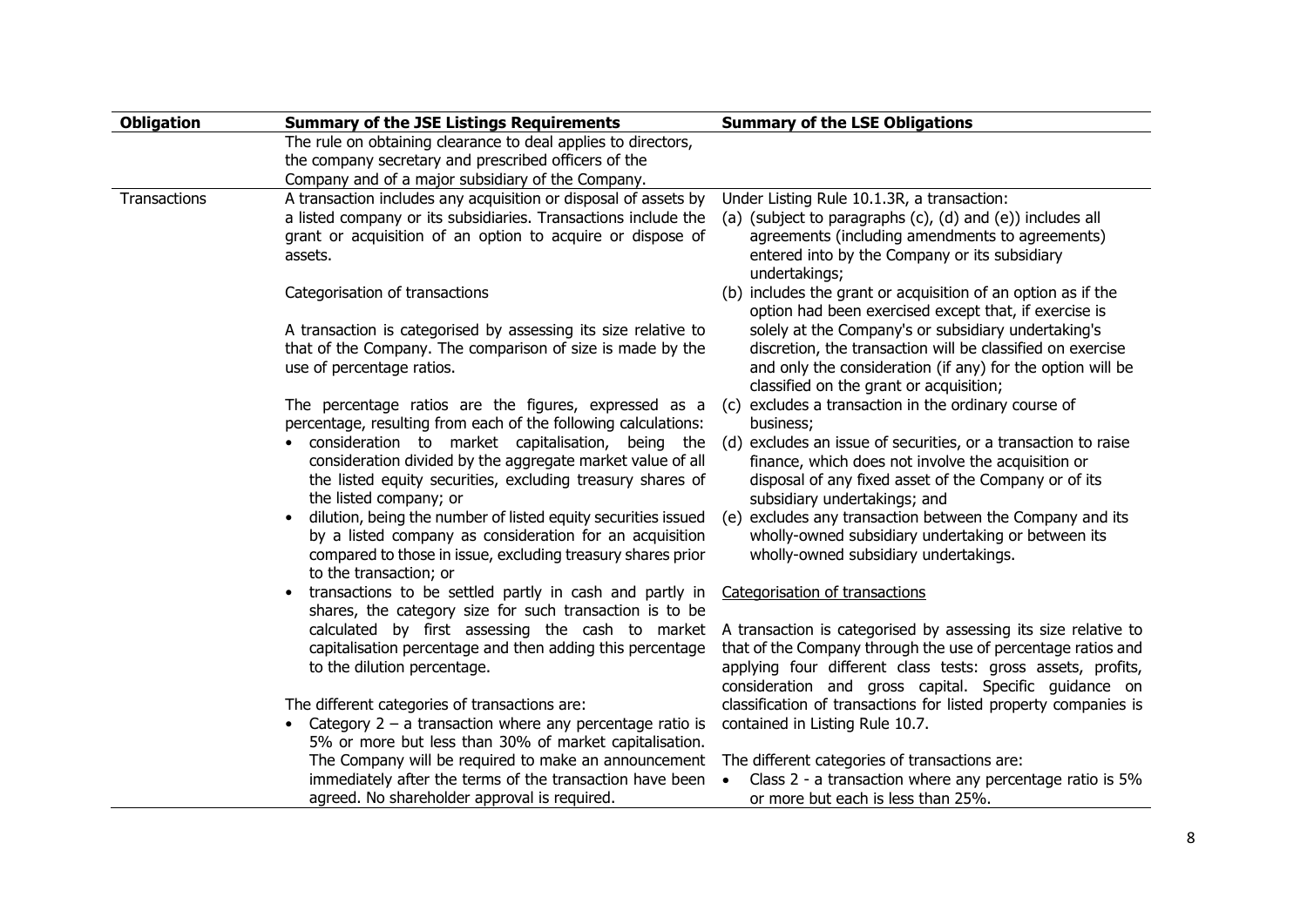| <b>Obligation</b> | <b>Summary of the JSE Listings Requirements</b>                                                                                                                                                                                                                                                                                                                                                                                          | <b>Summary of the LSE Obligations</b>                                                                                                                                                                                                                                                                                                                                                                                                                                                     |
|-------------------|------------------------------------------------------------------------------------------------------------------------------------------------------------------------------------------------------------------------------------------------------------------------------------------------------------------------------------------------------------------------------------------------------------------------------------------|-------------------------------------------------------------------------------------------------------------------------------------------------------------------------------------------------------------------------------------------------------------------------------------------------------------------------------------------------------------------------------------------------------------------------------------------------------------------------------------------|
|                   | Category $1 - a$ transaction where any percentage ratio is<br>$\bullet$<br>30% or more of market capitalisation. The Company will<br>be required to make an announcement immediately after<br>the terms of the transaction have been agreed and within                                                                                                                                                                                   | Class 1 - a transaction where any percentage ratio is 25%<br>$\bullet$<br>or more. This requires shareholder approval before the<br>transaction can become effective.<br>Reverse takeover $-$ a transaction where any percentage<br>$\bullet$                                                                                                                                                                                                                                             |
|                   | 60 days of the announcement, post a circular to<br>shareholders to obtain their approval (ordinary resolution<br>$50\% + 1$ vote).<br>Reverse takeover - an acquisition by the Company of a<br>$\bullet$<br>business, an unlisted company or assets where any<br>percentage ratio is 100% or more (of market<br>capitalisation), or would result in a fundamental change in<br>the business or in a change in board or voting control of | ratio is 100% or more or which in substance results in a<br>fundamental change in the business of the Company or in<br>board or voting control of the Company. This also requires<br>shareholder approval, however, under the LSE<br>Obligations, the FCA will require the cancellation of listing<br>of the Company, and application for a new admission of<br>the enlarged group would then be required.                                                                                |
|                   | the Company, in which case it will be a new listing. The<br>Company will be required to make an announcement                                                                                                                                                                                                                                                                                                                             | Under the Listing Rules the following transactions are treated<br>as class 1 transactions:                                                                                                                                                                                                                                                                                                                                                                                                |
|                   | immediately after the terms of the transaction have been<br>agreed and within 60 days of the announcement, post a<br>circular to shareholders to obtain their approval (ordinary<br>resolution 50%+1 vote).                                                                                                                                                                                                                              | any agreement or arrangement with a party (other than a<br>$\bullet$<br>wholly owned subsidiary undertaking of the Company):<br>(a) under which the Company agrees to discharge any<br>liabilities for costs, expenses, commissions or losses<br>incurred by or on behalf of that party, whether or not on                                                                                                                                                                                |
|                   | Any agreement or arrangement with a party, not being a<br>member of the listed company's group:<br>under which a listed company agrees to discharge any<br>liabilities, costs, expenses, commissions or losses incurred<br>by that party, whether or not on a contingent basis;<br>which would be exceptional; and<br>$\bullet$<br>under which the maximum liability is unlimited,<br>$\bullet$                                          | a contingent basis; (b) which is exceptional; and<br>(c) under which the maximum liability is either unlimited,<br>or is equal to or exceeds an amount equal to 25% of the<br>average of the Company's profits (as calculated for<br>classification purposes) for the last three financial years<br>(losses should be taken as nil profit and included in this<br>average). Indemnities: (i) customarily given in connection<br>with sale and purchase agreements; (ii) customarily given |
|                   | will be treated as a category 1 transaction. Indemnities such<br>as those customarily given in connection with sale and<br>purchase agreements and indemnities given to advisers<br>against liabilities to third parties arising out of providing<br>advisory services are not "exceptional".                                                                                                                                            | to underwriters or placing agents in an underwriting or<br>placing agreement; (iii) given to advisers against liabilities<br>to third parties arising out of providing advisory services;<br>and (iv) specifically permitted to be given to a director or<br>auditor under the Companies Act 2006, are not considered<br>to be exceptional;                                                                                                                                               |
|                   | An issue of shares for cash in a subsidiary (whether listed or •<br>not) must be categorised in accordance with the<br>categorisation of transactions provisions.                                                                                                                                                                                                                                                                        | break fees of 1% or more of the market capitalisation of<br>the Company (or in a takeover context, 1% of the value<br>of the Company based on the offer price). All break fee                                                                                                                                                                                                                                                                                                             |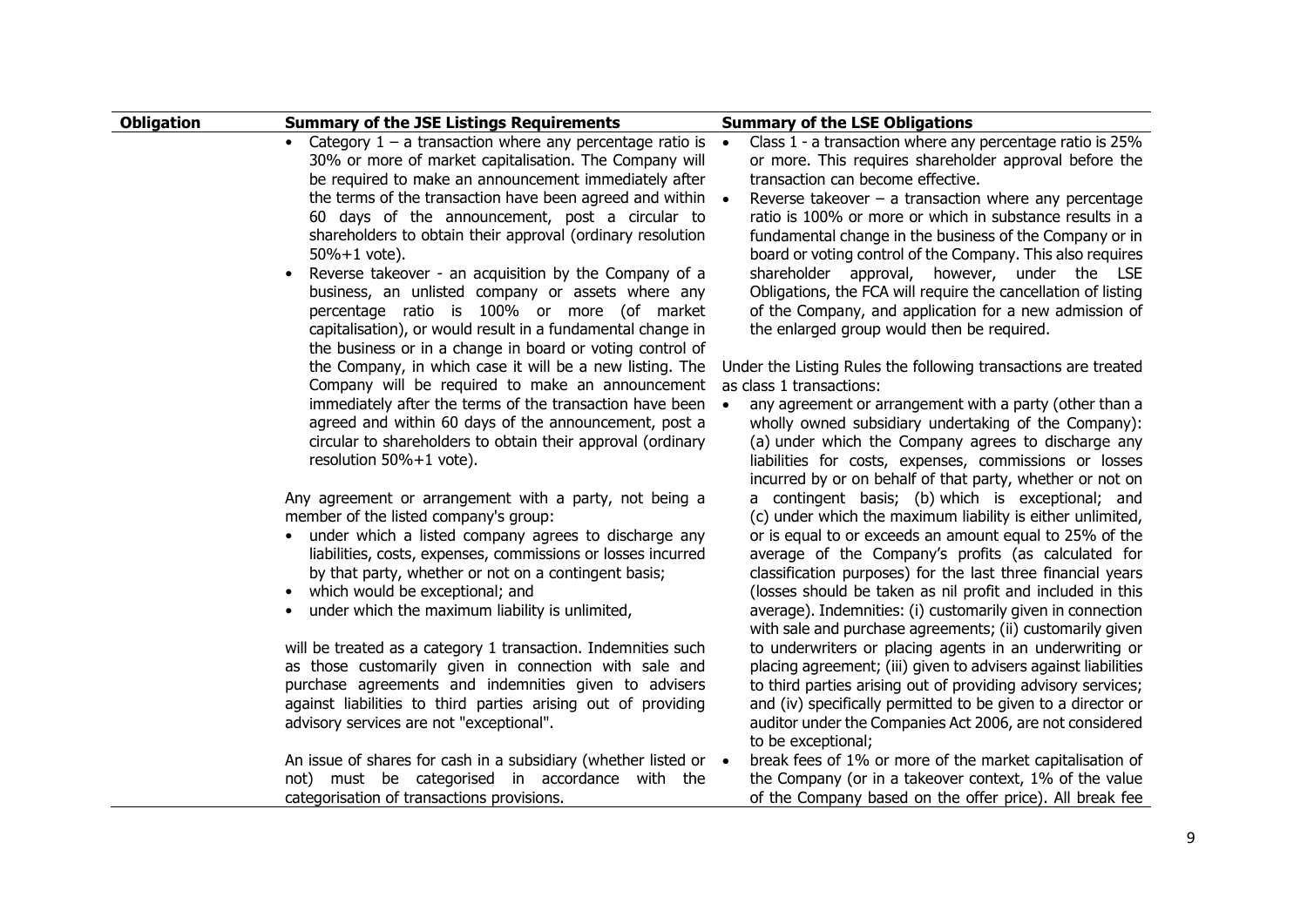| <b>Obligation</b>                    | <b>Summary of the JSE Listings Requirements</b>                                                                                                                                                                                                                                                                                                                                                                                                                                                                                                                                                                                                                                                                                      | <b>Summary of the LSE Obligations</b>                                                                                                                                                                                                                                                                                                                                                                                                                                                                                                                                                                                                                                                                                                                                                                                |
|--------------------------------------|--------------------------------------------------------------------------------------------------------------------------------------------------------------------------------------------------------------------------------------------------------------------------------------------------------------------------------------------------------------------------------------------------------------------------------------------------------------------------------------------------------------------------------------------------------------------------------------------------------------------------------------------------------------------------------------------------------------------------------------|----------------------------------------------------------------------------------------------------------------------------------------------------------------------------------------------------------------------------------------------------------------------------------------------------------------------------------------------------------------------------------------------------------------------------------------------------------------------------------------------------------------------------------------------------------------------------------------------------------------------------------------------------------------------------------------------------------------------------------------------------------------------------------------------------------------------|
|                                      | In addition, if a subsidiary effects an offer for subscription by<br>way of a rights offer, the rights offer must be categorised in<br>accordance with the categorisation of transactions provisions.<br>When the consideration is deferred or may be payable in the<br>future, the consideration used to calculate the categorisation<br>will be the maximum possible total consideration. If the<br>consideration is not subject to any maximum, the transaction<br>will be treated as a category 1 transaction.<br>There are no separate or additional rules for assessing the<br>categorisation of a transaction for a property company. The<br>same categorisation rules are used by the JSE in respect of all<br>transactions. | arrangements in relation to the same transaction must be<br>aggregated and approved by shareholders if together they<br>exceed 1%;<br>if an unlisted major subsidiary undertaking (that is, one<br>$\bullet$<br>that represents 25% or more of the gross assets or profits<br>of the group) issues equity shares for cash or in exchange<br>for other securities or to reduce indebtedness and the<br>issue would dilute the Company's percentage interest in<br>that subsidiary and the economic effect of the dilution is<br>equivalent to a disposal of 25% or more of the aggregate<br>of the gross assets or profits of the group; and<br>the terms of a joint venture agreement (for example, its<br>$\bullet$<br>exit provisions) may result in the transaction being<br>classified as a class 1 transaction. |
|                                      | The categorisation rules do not apply where:<br>the transaction is in the ordinary course of business and<br>$\bullet$<br>where the percentage ratios are equal to or less than 10%<br>or the company concluding the transaction is a financial<br>$\bullet$<br>institution dealing in funds for the benefit of shareholders.                                                                                                                                                                                                                                                                                                                                                                                                        |                                                                                                                                                                                                                                                                                                                                                                                                                                                                                                                                                                                                                                                                                                                                                                                                                      |
|                                      | With respect to property companies, the JSE does not consider<br>acquisitions or disposals of properties to be "in the ordinary<br>course of business".                                                                                                                                                                                                                                                                                                                                                                                                                                                                                                                                                                              |                                                                                                                                                                                                                                                                                                                                                                                                                                                                                                                                                                                                                                                                                                                                                                                                                      |
| <b>Related Party</b><br>Transactions | If the Company proposes to enter into a related party<br>transaction it would be required to make an announcement<br>and usually obtain shareholder approval for the proposed<br>related party transaction. An opinion may also be required<br>from an independent expert. *                                                                                                                                                                                                                                                                                                                                                                                                                                                         | Under Listing Rule 11, any transaction between the Company<br>and a related party is subject to independent shareholder<br>approval. The class tests are the same as the tests described<br>above (categorisation of transactions).                                                                                                                                                                                                                                                                                                                                                                                                                                                                                                                                                                                  |
|                                      | A related party transaction is a transaction by:<br>1. a material shareholder being a shareholder holding<br>(directly or indirectly) more than 10% of the voting rights<br>of the Company, or who was within the 12 months prior<br>to the date of the transaction a material shareholder;                                                                                                                                                                                                                                                                                                                                                                                                                                          | If each of the percentage ratios is less than 5% but one or<br>more exceeds 0.25%, shareholder approval is not required<br>but the Company must obtain a "fair and reasonable" opinion<br>from a sponsor and make an announcement setting out<br>prescribed details about the transaction ("Smaller Related<br>Party Transaction Announcement"). Such fairness                                                                                                                                                                                                                                                                                                                                                                                                                                                       |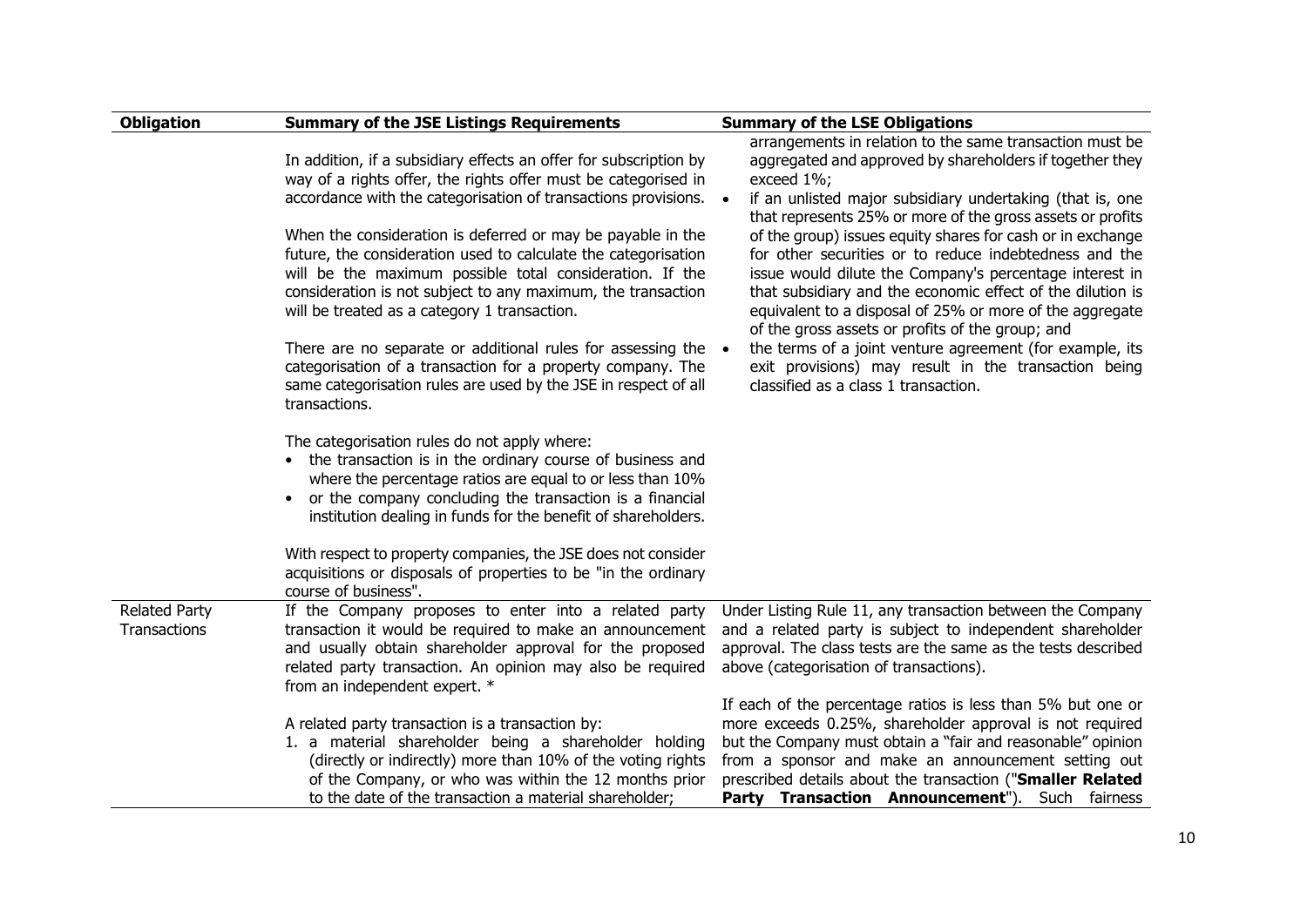| <b>Obligation</b> | <b>Summary of the JSE Listings Requirements</b>                                                                                                                                                                                                                                                                                                                                 | <b>Summary of the LSE Obligations</b>                                                                                                                                                                                                                                                                                                                |
|-------------------|---------------------------------------------------------------------------------------------------------------------------------------------------------------------------------------------------------------------------------------------------------------------------------------------------------------------------------------------------------------------------------|------------------------------------------------------------------------------------------------------------------------------------------------------------------------------------------------------------------------------------------------------------------------------------------------------------------------------------------------------|
|                   | 2. any person who is or was within the 12 months prior to<br>the date of the transaction, a director of the Company or<br>its holding company;                                                                                                                                                                                                                                  | opinion is given to the Company privately and is not itself<br>published.                                                                                                                                                                                                                                                                            |
|                   | 3. any advisor to the Company that has a beneficial interest,<br>direct and indirect, in the Company or any of its<br>associates;<br>4. any person that is or was within 12 months prior to the                                                                                                                                                                                 | The Company must also aggregate all transactions entered<br>into with the same related party (and any of its associates) in<br>any 12-month period (unless such transactions have been<br>previously approved by shareholders or been subject to a                                                                                                   |
|                   | date of the transaction, a principal executive officer of the<br>Company, whether or not he is or was a director;                                                                                                                                                                                                                                                               | Smaller Related Party Transaction Announcement).                                                                                                                                                                                                                                                                                                     |
|                   | 5. the asset manager or management company of a property<br>entity (or their respective controlling shareholder)<br>including anyone whose assets they manage or<br>administer; or                                                                                                                                                                                              | A "related party" is:<br>a person who is (or was within the 12 months before the<br>date of the transaction or arrangement) a substantial<br>shareholder (able to control or exercise 10% or more of                                                                                                                                                 |
|                   | 6. an associate of the persons mentioned above.                                                                                                                                                                                                                                                                                                                                 | the votes); or<br>a person who is (or was within the 12 months before the                                                                                                                                                                                                                                                                            |
|                   | Notwithstanding the above, the JSE may, in its sole discretion,<br>determine that a transaction is a related party transaction if<br>extraordinary conditions exist.                                                                                                                                                                                                            | date of the transaction or arrangement) a director or<br>shadow director of the Company or of any other company<br>which is (and, if he has ceased to be such, was while he<br>was a director or shadow director of such other company)                                                                                                              |
|                   | Related party transactions are categorised as either a "Small"<br>related party transactions" or a "Related party transactions":<br>Small related party transactions - a transaction where any<br>percentage ratio is less than or equal to 5% but exceeds                                                                                                                      | its subsidiary undertaking or parent undertaking or a<br>fellow subsidiary undertaking of its parent undertaking; or<br>a person exercising significant influence; or<br>an associate of a related party referred to above.<br>$\bullet$                                                                                                             |
|                   | 0.25% of market cap. The Company will be required to<br>make an announcement and obtain a fairness opinion on<br>the transaction. If the fairness opinion concludes that the<br>transaction is not fair, a circular to shareholders will be<br>required to obtain shareholder approval (ordinary<br>resolution 50%+1 vote (excluding the related party and<br>its associates)). | There are certain exceptions to these requirements where<br>there are no unusual features, for example, where the<br>transaction is an issue of new shares for cash which are<br>offered to all shareholders on the same terms or where the<br>transaction involves the receipt of shares or grant of an option<br>under an employees' share scheme. |
|                   | Related party transactions - a transaction where any<br>percentage ratio is greater than 5% of market cap. The<br>Company will be required to make an announcement and<br>obtain a fairness opinion on the transaction and a circular<br>to shareholders will be required to obtain shareholder<br>approval. The fairness opinion does not need to be fair.                     |                                                                                                                                                                                                                                                                                                                                                      |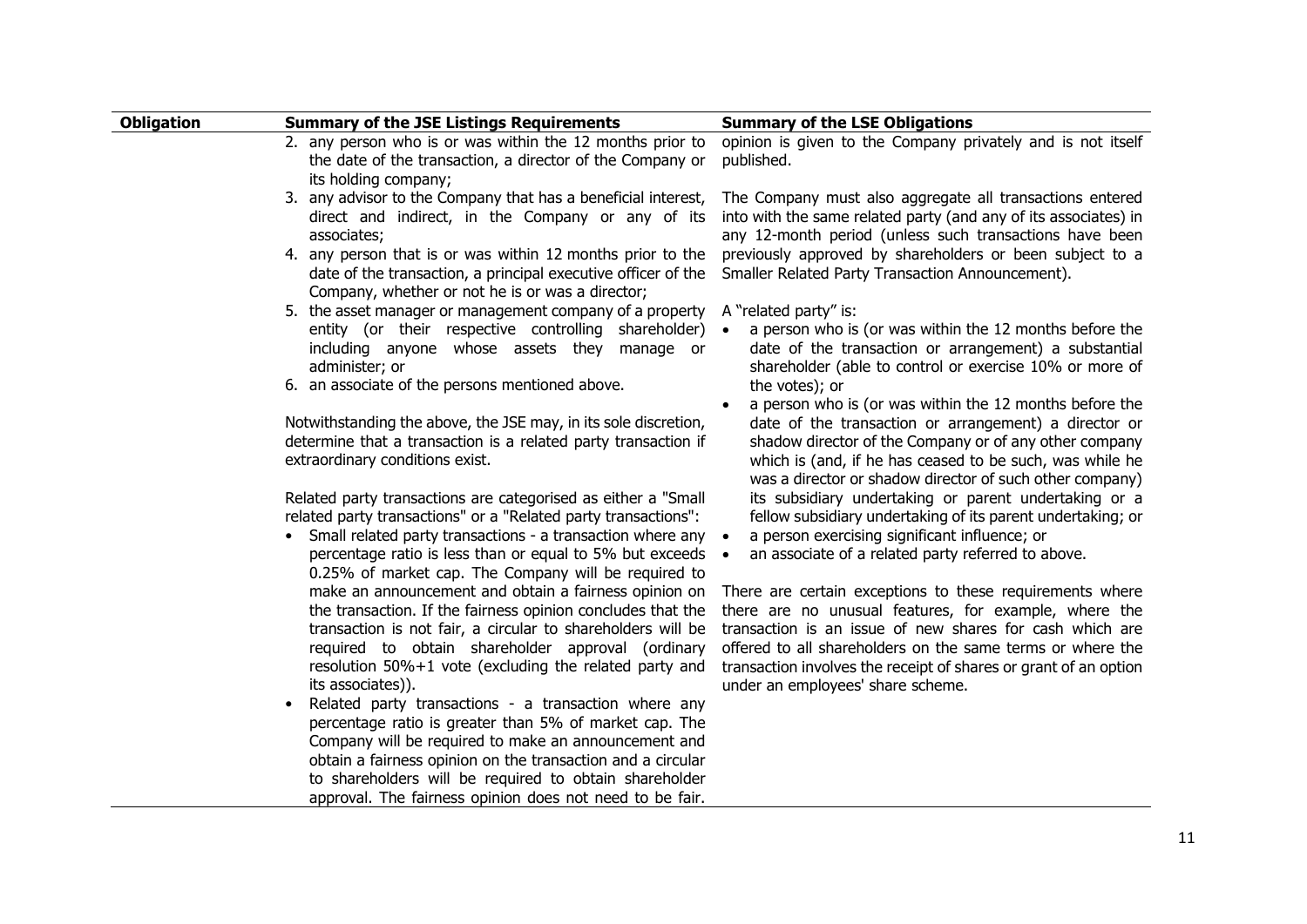| <b>Obligation</b>                                                          | <b>Summary of the JSE Listings Requirements</b>                                                                                                                                                                                                                                                                                                                                                                                                                                              | <b>Summary of the LSE Obligations</b>                                                                                                                                                                                                                                                                                                                                                                                                                                                                                                         |
|----------------------------------------------------------------------------|----------------------------------------------------------------------------------------------------------------------------------------------------------------------------------------------------------------------------------------------------------------------------------------------------------------------------------------------------------------------------------------------------------------------------------------------------------------------------------------------|-----------------------------------------------------------------------------------------------------------------------------------------------------------------------------------------------------------------------------------------------------------------------------------------------------------------------------------------------------------------------------------------------------------------------------------------------------------------------------------------------------------------------------------------------|
|                                                                            | (ordinary resolution 50%+1 vote (excluding the related<br>party and its associates)).                                                                                                                                                                                                                                                                                                                                                                                                        |                                                                                                                                                                                                                                                                                                                                                                                                                                                                                                                                               |
|                                                                            | * Valuation reports: Where a property company enters into a<br>transaction in respect of the acquisition or disposal of a<br>property and the transaction is either a category 1<br>transaction or a related party transaction, the Company will<br>be required to obtain a valuation report prepared by an<br>independent registered valuer acceptable to the JSE and<br>the circular must contain a summary of the valuation report<br>(as opposed to a fairness opinion).                 |                                                                                                                                                                                                                                                                                                                                                                                                                                                                                                                                               |
|                                                                            | At the time of entering into a transaction, the Company may<br>apply for a ruling from the JSE requesting a dispensation from<br>a particular JSE rule where compliance with requirements of<br>both jurisdictions may lead to an anomalous result.                                                                                                                                                                                                                                          |                                                                                                                                                                                                                                                                                                                                                                                                                                                                                                                                               |
| Allotment and issue<br>of shares or options<br>(general issue for<br>cash) | The Company may only undertake a general issue for cash<br>subject to satisfactory compliance with the following:<br>1. the securities which are the subject of the issue for cash<br>must be of a class already in issue, or where this is not the<br>case, must be limited to such securities or rights that are<br>convertible into a class already in issue;<br>2. the securities must be issued to public shareholders, and<br>not to related parties.                                  | Listing Rule 9.3.11R provides that, subject to certain<br>exceptions, a company proposing to issue equity securities for<br>cash must first offer those equity securities in proportion to<br>their existing holdings to:<br>existing holders of that class of equity shares; and<br>$\bullet$<br>holders of other equity shares of the company who are<br>$\bullet$<br>entitled to be offered them.<br>A circular relating to a proposed disapplication of pre-emption                                                                       |
|                                                                            | The JSE definition of a public shareholder is set out below:<br>securities will not be regarded as being held by the public if<br>they are beneficially held, whether directly or indirectly, by:<br>• the directors/prescribed officers of the Company or of any<br>of its subsidiaries;<br>an associate of a director/prescribed officer of the<br>Company or of any of its subsidiaries;<br>the extended family of a director of the Company, as<br>applied to the best of his knowledge; | rights under Listing Rule 9.3.11R must include:<br>a statement of the maximum amount of equity securities<br>$\bullet$<br>which the disapplication will cover; and<br>if there is a general disapplication for equity securities for<br>$\bullet$<br>cash made otherwise than to existing shareholders in<br>proportion to their existing holdings, the percentage<br>which the amount generally disapplied represents of the<br>total equity share capital in issue as at the latest<br>practicable date before publication of the circular. |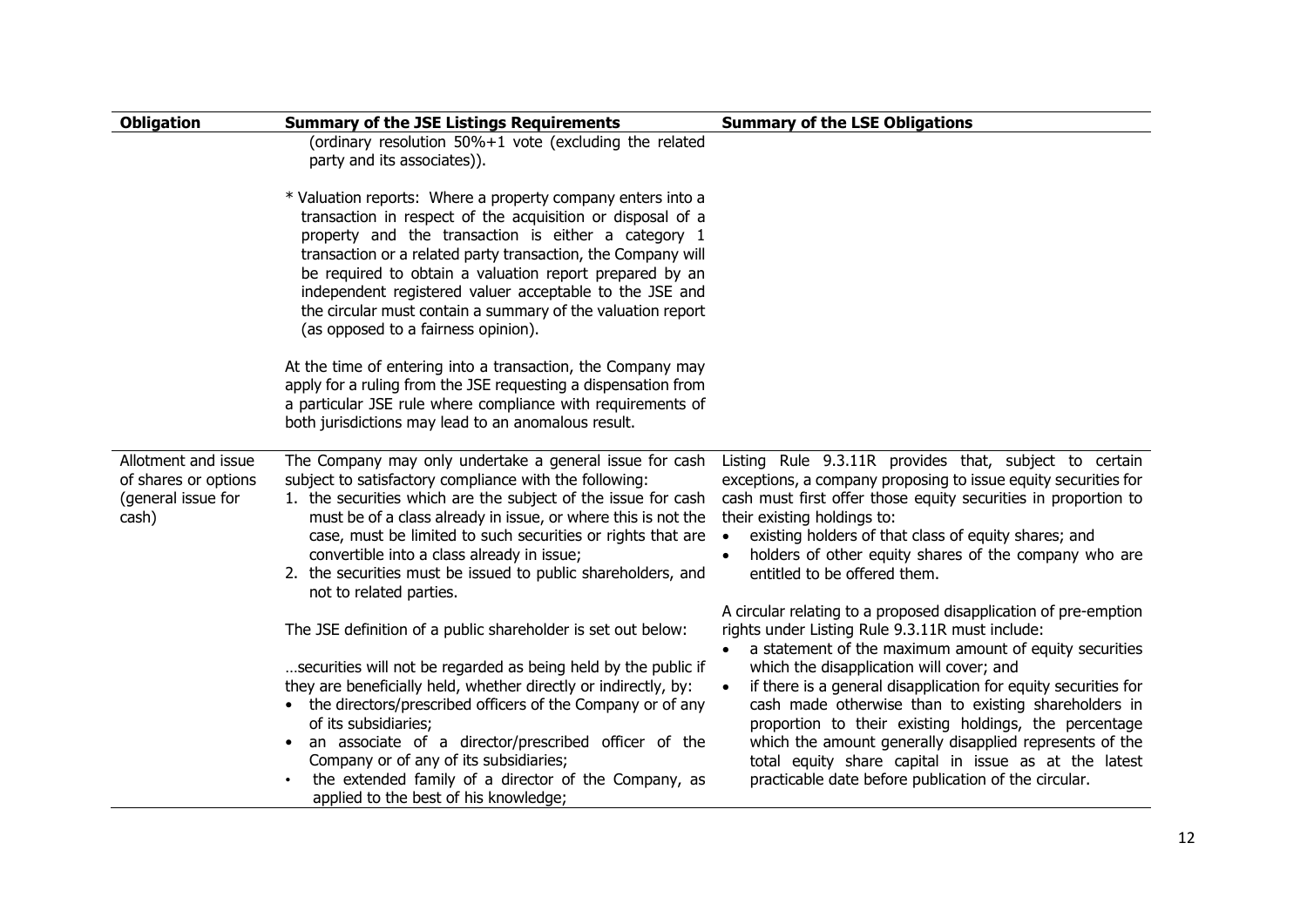| <b>Obligation</b> | <b>Summary of the JSE Listings Requirements</b>                                                                                                                                                                                                   | <b>Summary of the LSE Obligations</b>                                                                                                                                                                                                                                                    |
|-------------------|---------------------------------------------------------------------------------------------------------------------------------------------------------------------------------------------------------------------------------------------------|------------------------------------------------------------------------------------------------------------------------------------------------------------------------------------------------------------------------------------------------------------------------------------------|
|                   | the trustees of any employees' share scheme or pension<br>fund established for the benefit of any directors or<br>employees of the Company or any of its subsidiaries;                                                                            | Under the Pre-emption Group's guidelines (which will apply to<br>the Company), the directors' authority to disapply pre-                                                                                                                                                                 |
|                   | any person that is interested in 10% or more of the<br>securities of the relevant class, unless the JSE determines<br>that, after taking account of relevant circumstances, such                                                                  | emption rights is limited to:<br>5% of the Company's existing issued share capital in any<br>$\bullet$<br>one year whether or not in connection with an acquisition<br>or specified capital investment; plus                                                                             |
|                   | person can be included as a member of the public; or<br>employees of the Company, where restrictions on trading<br>in the Company's shares, in any manner or form, are<br>imposed by the Company on such employees.                               | an additional 5% of the Company's existing issued share<br>capital in any one year provided that the Company<br>confirms it intends to use it only in connection with an<br>acquisition or specified capital investment which is<br>announced contemporaneously with the issue, or which |
|                   | Notwithstanding the above, securities will be regarded as<br>being held by the public if any person that is interested in 10%<br>or more of such securities of the relevant class:                                                                | has taken place in the preceding six-month period and is<br>disclosed in the announcement of the issue.                                                                                                                                                                                  |
|                   | is a fund manager or portfolio manager managing more<br>than one fund or portfolio, where each fund or portfolio is<br>interested in less than 10% of the securities; provided that<br>this exemption shall not apply where the fund or portfolio | In addition, the Pre-emption Group recommends that, as a<br>general rule, the Company should not issue more than 7.5%<br>of its issued share capital in any rolling three year period,<br>excluding:                                                                                     |
|                   | manager is, in relation to any such fund or portfolio, acting<br>in concert with any person that holds relevant securities                                                                                                                        | any shares issued pursuant to a specific disapplication of<br>$\bullet$<br>pre-emption rights; and                                                                                                                                                                                       |
|                   | that, together with those held by the fund or portfolio in .<br>question, represent 10% or more of the securities;<br>is the registered holder of securities that are the subject<br>of a depository receipt programme and no depository          | any shares issued pursuant to a general disapplication of<br>pre-emption rights in connection with an acquisition or<br>specified capital investment as described above.                                                                                                                 |
|                   | receipt holder, together with any person with whom he<br>may be acting in concert, holds depository receipts<br>representing 10% or more of the securities, save where                                                                            | Under the Investment Association's guidelines (which will<br>apply to the Company), the directors' authority to allot shares<br>is usually limited to:                                                                                                                                   |
|                   | the holder is a fund or portfolio manager as contemplated<br>above; or                                                                                                                                                                            | one-third of the Company's existing issued share capital;<br>$\bullet$<br>plus                                                                                                                                                                                                           |
| $\bullet$         | is a nominee shareholder and none of the beneficial<br>shareholders represented by that nominee, together with<br>any person with whom he may be acting in concert, is                                                                            | another third provided such authority is used in<br>$\bullet$<br>connection with a fully pre-emptive rights issue.                                                                                                                                                                       |
|                   | interested in 10% or more of the securities, unless the<br>beneficial shareholder is a fund or portfolio manager as<br>contemplated above;                                                                                                        | Listing Rule 9.5.10R provides that the price of any open offer,<br>placing, vendor placing or offer for subscription must not be<br>at a discount of more than 10% to the middle market price of<br>the Company's shares at the time of announcing the terms of                          |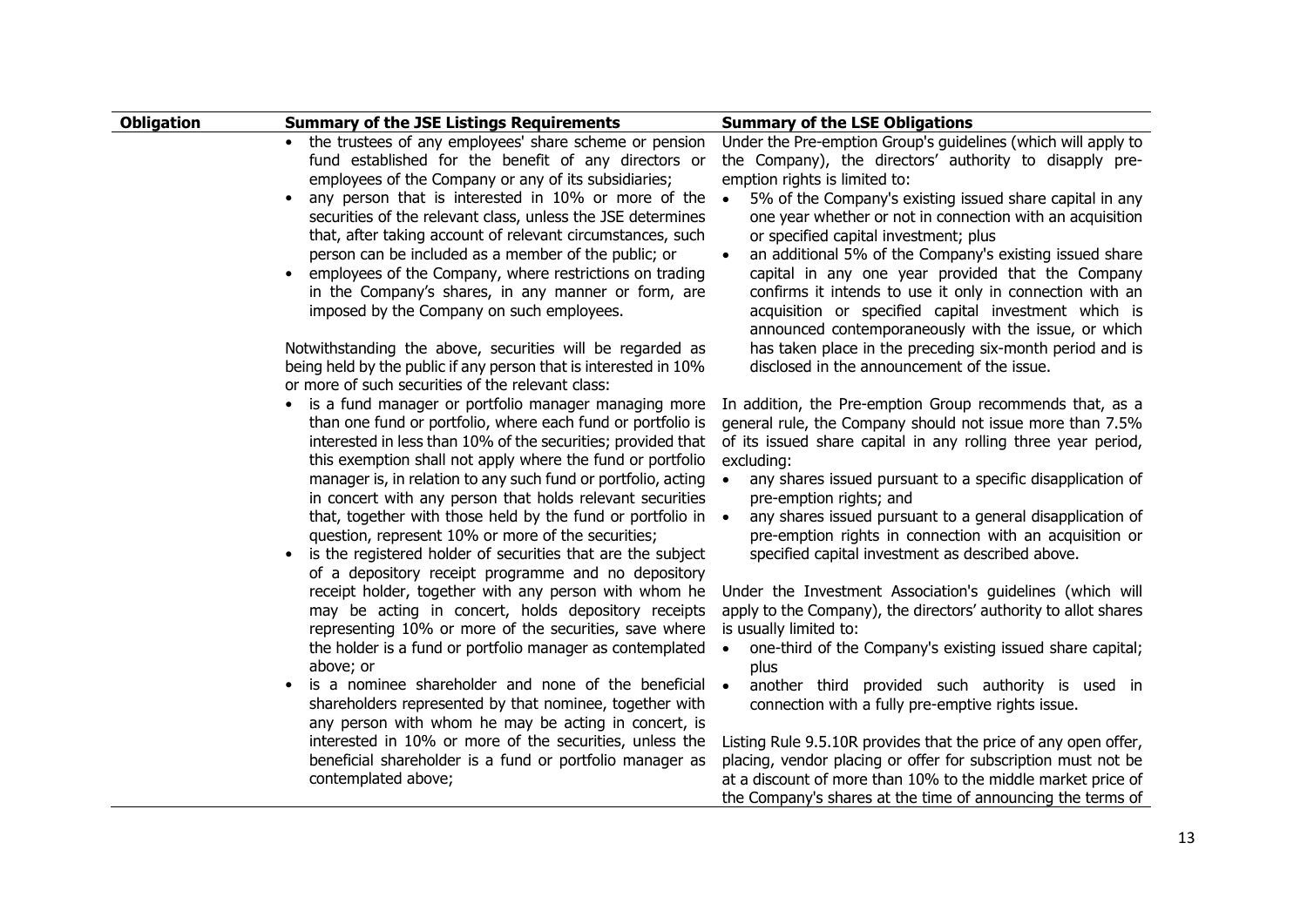| <b>Obligation</b> | <b>Summary of the JSE Listings Requirements</b>                                                                                                                                                                                                                                                   | <b>Summary of the LSE Obligations</b>                                                                                                            |
|-------------------|---------------------------------------------------------------------------------------------------------------------------------------------------------------------------------------------------------------------------------------------------------------------------------------------------|--------------------------------------------------------------------------------------------------------------------------------------------------|
|                   | 3. securities which are the subject of general issues for cash:<br>may not exceed 30% of the number of securities in<br>(i)<br>issue of that class as at the date of the notice of<br>general/annual general meeting;                                                                             | the open offer/offer for subscription or agreeing the<br>placing/vendor placing. This restriction does not apply if<br>approved by shareholders. |
|                   | the calculation of the relevant number of securities in<br>(ii)<br>issue must be a factual assessment at the date of the<br>notice of general/annual general meeting, excluding<br>treasury shares;                                                                                               | The above approvals would normally be sought at the<br>Company's annual general meeting.                                                         |
|                   | (iii) the specific number of shares representing the<br>number up to 30% of the Company's securities as at<br>the date of the notice of general/annual general<br>meeting must be included as a number in the<br>resolution seeking the general issue for cash<br>authority;                      |                                                                                                                                                  |
|                   | (iv) any securities issued under the existing authority<br>must be deducted from such number in (iii) above;<br>and<br>in the event of a sub-division or consolidation of<br>(v)                                                                                                                  |                                                                                                                                                  |
|                   | issued securities during the life of the authority, the<br>existing authority must be adjusted accordingly to<br>represent the same allocation ratio;                                                                                                                                             |                                                                                                                                                  |
|                   | 4. the maximum discount at which securities may be issued<br>is 10% of the weighted average traded price of such<br>securities measured over the 30 business days prior to the<br>date that the price of the issue is agreed between the<br>Company and the party subscribing for the securities; |                                                                                                                                                  |
|                   | 5. approval of the general issue for cash resolution by<br>achieving a 75% majority of the votes cast in favour of<br>such resolution by all shareholders present or represented<br>by proxy at the general meeting convened to approve such<br>resolution.                                       |                                                                                                                                                  |
|                   | It should be noted that institutional investors usually veto or<br>limit a Company's ability to issue shares in terms of a general<br>issue of shares for cash as set out above.                                                                                                                  |                                                                                                                                                  |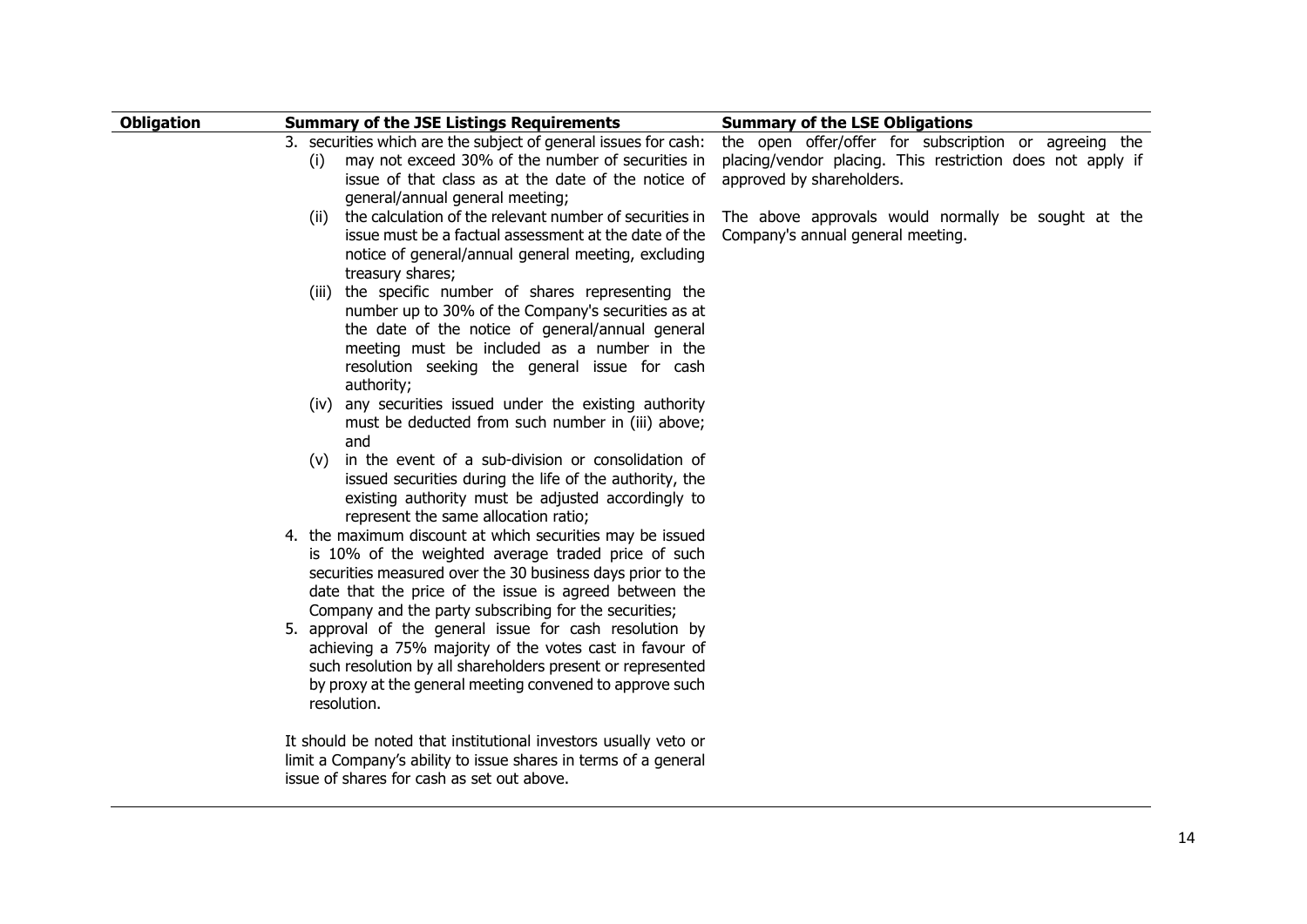| <b>Obligation</b>    | <b>Summary of the JSE Listings Requirements</b>                                                          | <b>Summary of the LSE Obligations</b> |
|----------------------|----------------------------------------------------------------------------------------------------------|---------------------------------------|
|                      | The concept of pre-emptive rights is applicable and the JSE                                              |                                       |
|                      | Listings Requirements provide that a Company proposing to                                                |                                       |
|                      | issue securities for cash must first offer those securities                                              |                                       |
|                      | (unless the issue is an acquisition issue) effected by way of                                            |                                       |
|                      | rights offer, to existing shareholders of in proportion to their                                         |                                       |
|                      | existing holdings. Only to the extent that such securities are                                           |                                       |
|                      | not taken up by existing shareholders then be issued for cash                                            |                                       |
|                      | to other persons or otherwise than in proportion.                                                        |                                       |
|                      | Waiver of pre-emptive rights                                                                             |                                       |
|                      | To the extent that shareholders provide their authorisation by                                           |                                       |
|                      | way of a resolution (requiring 75% approval) for a general or                                            |                                       |
|                      | specific issue for cash, the issue by a company of shares for                                            |                                       |
|                      | cash, made otherwise than to existing shareholders will be                                               |                                       |
|                      | permitted.                                                                                               |                                       |
| Allotment and issue  | The Company can only make a specific issue for cash if it See above.                                     |                                       |
| of shares or options | complies with certain requirements, including:                                                           |                                       |
| (specific issue for  | 1. the securities which are the subject of the issue for cash                                            |                                       |
| cash)                | must be of a class already in issue, or where this is not the                                            |                                       |
|                      | case, must be limited to such securities or rights that are                                              |                                       |
|                      | convertible into a class already in issue;                                                               |                                       |
|                      | 2. if any of the securities are to be issued to non-public                                               |                                       |
|                      | shareholders, this fact must be disclosed;<br>3. the number or maximum number of securities to be issued |                                       |
|                      | must be disclosed;                                                                                       |                                       |
|                      | 4. If the discount at which the securities are to be issued is                                           |                                       |
|                      | not limited, this fact must be disclosed;                                                                |                                       |
|                      | 5. If the discount at which the securities are to be issued is                                           |                                       |
|                      | limited, such limit must be disclosed;                                                                   |                                       |
|                      | 6. if the issue is:                                                                                      |                                       |
|                      | (i) to a related party/ies, and                                                                          |                                       |
|                      | (ii) the price at which the securities are issued is at a                                                |                                       |
|                      | discount to the weighted average traded price of such                                                    |                                       |
|                      | equity securities measured over the 30 business days                                                     |                                       |
|                      | prior to the date that the price of the issue is agreed in                                               |                                       |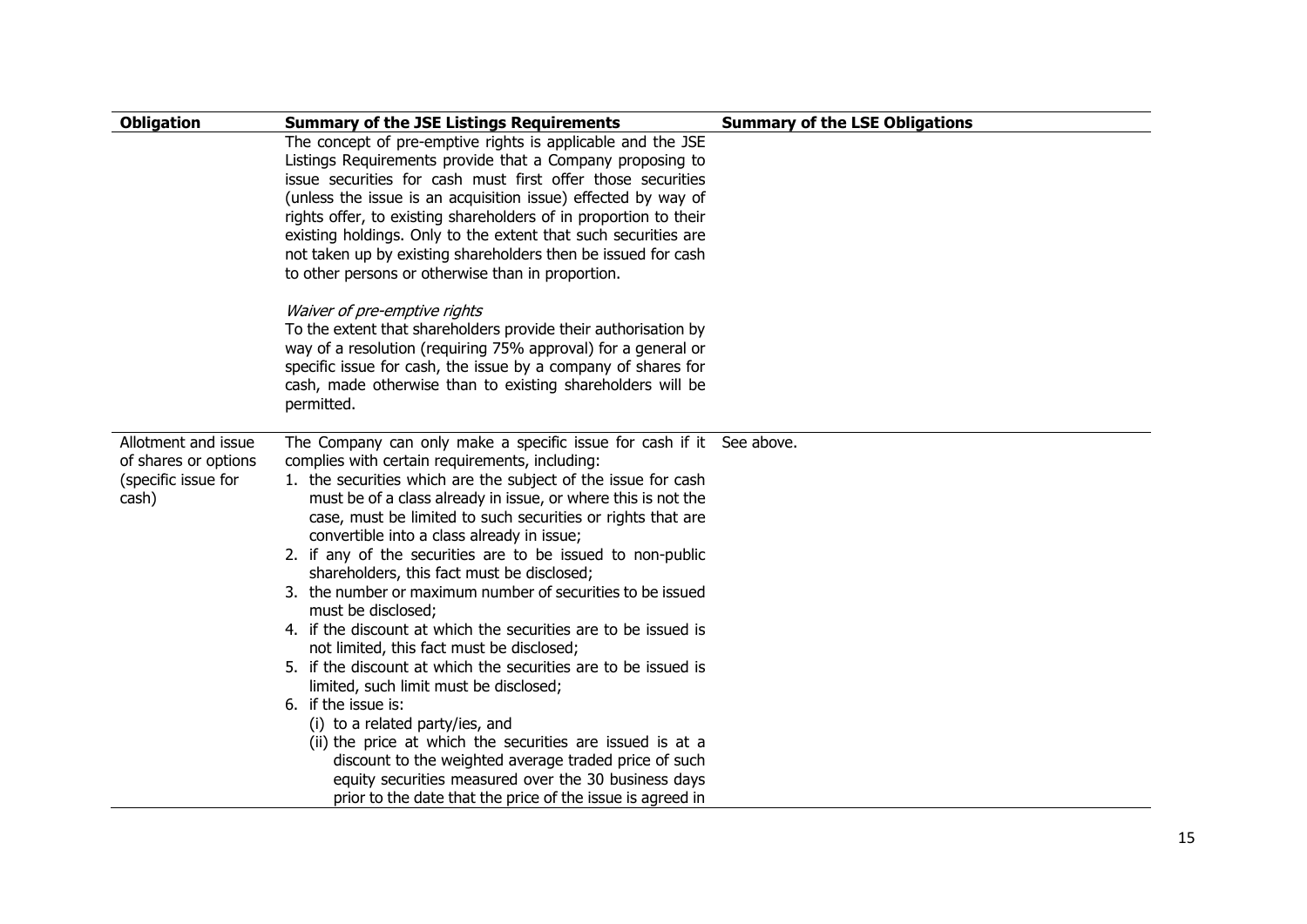| <b>Obligation</b> | <b>Summary of the JSE Listings Requirements</b>                                                                                                                                                                                                                                                                                                                                                                                                                                                                                                                                                                              | <b>Summary of the LSE Obligations</b> |
|-------------------|------------------------------------------------------------------------------------------------------------------------------------------------------------------------------------------------------------------------------------------------------------------------------------------------------------------------------------------------------------------------------------------------------------------------------------------------------------------------------------------------------------------------------------------------------------------------------------------------------------------------------|---------------------------------------|
|                   | writing between the Company and the party<br>subscribing for the securities,                                                                                                                                                                                                                                                                                                                                                                                                                                                                                                                                                 |                                       |
|                   | then such issue shall be subject to the inclusion of a<br>statement by the board of directors confirming whether<br>the issue is fair insofar as the shareholders (excluding the<br>related party/ies if it/they are equity securities holders) of<br>the Company are concerned and that the board of<br>directors have been so advised by an independent expert<br>acceptable to the JSE. The board of directors must obtain<br>a fairness opinion prepared before making this statement;<br>and                                                                                                                            |                                       |
|                   | 7. approval of the specific issue for cash resolution by<br>achieving a 75% majority of the votes cast in favour of<br>such resolution by all equity securities holders present or<br>represented by proxy at the general meeting convened to<br>approve such resolution, excluding any parties and their<br>associates participating in the specific issue for cash. A<br>circular should be prepared and issued to shareholders.                                                                                                                                                                                           |                                       |
|                   | If the dilution as a result of a once-off issue (calculated by<br>taking the number of securities to be issued and dividing<br>it by the number of listed securities, excluding treasury<br>securities held) is equal to or less than 0.25 % and the<br>price at which the securities are issued is equal to or at a<br>premium to the weighted average traded price of such<br>equity securities measured over the 30 business days prior<br>to the date that the price of the issue is agreed in writing<br>between the Company and the party subscribing for the<br>securities then shareholder approval is not required. |                                       |
|                   | Shares which are the subject of a specific issue of shares for<br>cash may be issued at any price provided that where they are<br>issued at a discount to the 30 day weighted average traded<br>price, the quantum of the discount is disclosed in the circular<br>(or if the discount is unlimited disclosure of such fact).                                                                                                                                                                                                                                                                                                |                                       |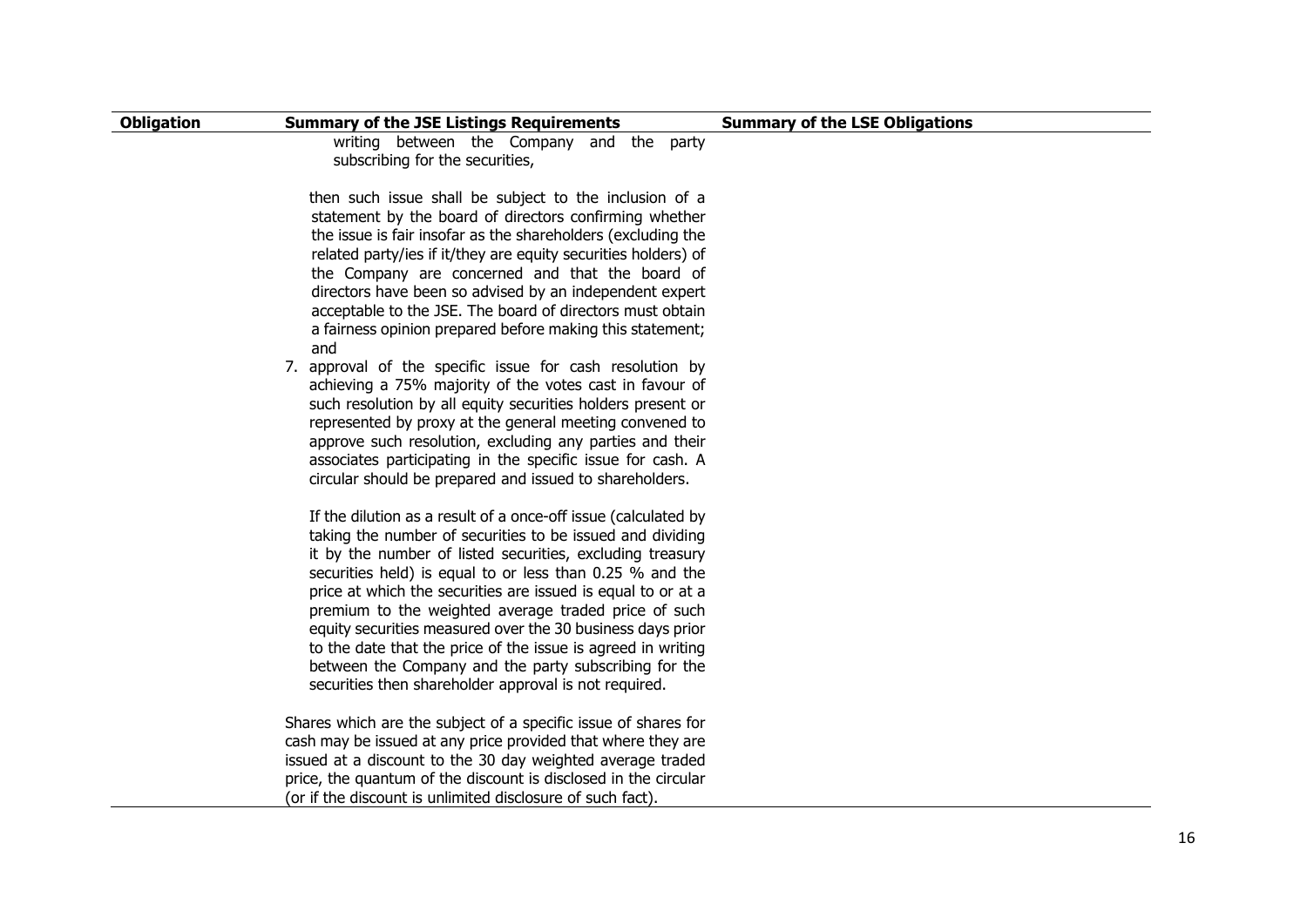| <b>Obligation</b>                                        | <b>Summary of the JSE Listings Requirements</b>                                                                                                                                                                                                                                                                                                                                                                                                                                                                                                                                                                                                                   | <b>Summary of the LSE Obligations</b>                                                                                                                                                                                                                                                                                                |
|----------------------------------------------------------|-------------------------------------------------------------------------------------------------------------------------------------------------------------------------------------------------------------------------------------------------------------------------------------------------------------------------------------------------------------------------------------------------------------------------------------------------------------------------------------------------------------------------------------------------------------------------------------------------------------------------------------------------------------------|--------------------------------------------------------------------------------------------------------------------------------------------------------------------------------------------------------------------------------------------------------------------------------------------------------------------------------------|
| Options and<br>convertible securities<br>issued for cash | Options or convertible securities, excluding executive and<br>employee share schemes, issued for cash, are permitted,<br>provided they comply with the above requirements in<br>respect of specific or general issues for cash.                                                                                                                                                                                                                                                                                                                                                                                                                                   | Options or convertible securities, excluding executive and<br>employee share schemes, issued for cash, are permitted,<br>provided they comply with the above requirements in respect<br>of issues for cash consideration.                                                                                                            |
|                                                          | If the issue is to a related party and, in respect of a general<br>issue for cash, the discount to the market price of the option<br>or convertible security is not known at the time of issue, or if<br>known, exceeds 10% of the 30 day weighted average price<br>of the security at the date of exercise, then the issue will be<br>subject to the inclusion of a statement by the board of<br>directors of the Company (who must also obtain a fairness<br>opinion from an expert) confirming the issue is fair insofar as<br>shareholders (excluding any related party) are concerned<br>and that the board has been so advised by an independent<br>expert. |                                                                                                                                                                                                                                                                                                                                      |
| Vendor placing                                           | Where the Company issues shares in connection with an<br>acquisition for cash either on behalf of the vendor or to settle<br>cash consideration due to the vendor.                                                                                                                                                                                                                                                                                                                                                                                                                                                                                                | Listing Rule 9.5.10R provides that, unless the terms of the<br>placing have been specifically approved by the shareholders,<br>the price of any vendor placing must not be at a discount of<br>more than 10% to the middle market price of the Company's                                                                             |
|                                                          | The JSE Listings Requirements requires the minimum placing<br>price be to the lower of:<br>a 10% discount to the 30 business day weighted average<br>traded price prior to the date that the placing is authorised                                                                                                                                                                                                                                                                                                                                                                                                                                                | shares at the time of announcing the terms of the offer or<br>agreeing the placing. See the commentary above for further<br>details (general issues for cash).                                                                                                                                                                       |
|                                                          | by the directors; or<br>a 10% discount to the 3 business day weighted average<br>$\bullet$<br>traded price prior to the date of the placing,                                                                                                                                                                                                                                                                                                                                                                                                                                                                                                                      | Listing Rule 9.5.9R provides that in a vendor placing, all<br>vendors must have an equal opportunity to participate in the<br>placing.                                                                                                                                                                                               |
|                                                          | provided that these limits may be exceeded if approved by<br>shareholders representing 75% of all shareholders holders<br>present or represented by proxy at the general meeting,<br>excluding any vendor and its associates or other party<br>participating in the placing.                                                                                                                                                                                                                                                                                                                                                                                      | The Pre-emption Group Guidelines state that a vendor placing<br>is outside the scope of the principles, but shareholders will<br>nonetheless expect a right of clawback in respect of any<br>vendor placing that represents greater than 10% of ordinary<br>share capital or that is undertaken at a discount of greater<br>than 5%. |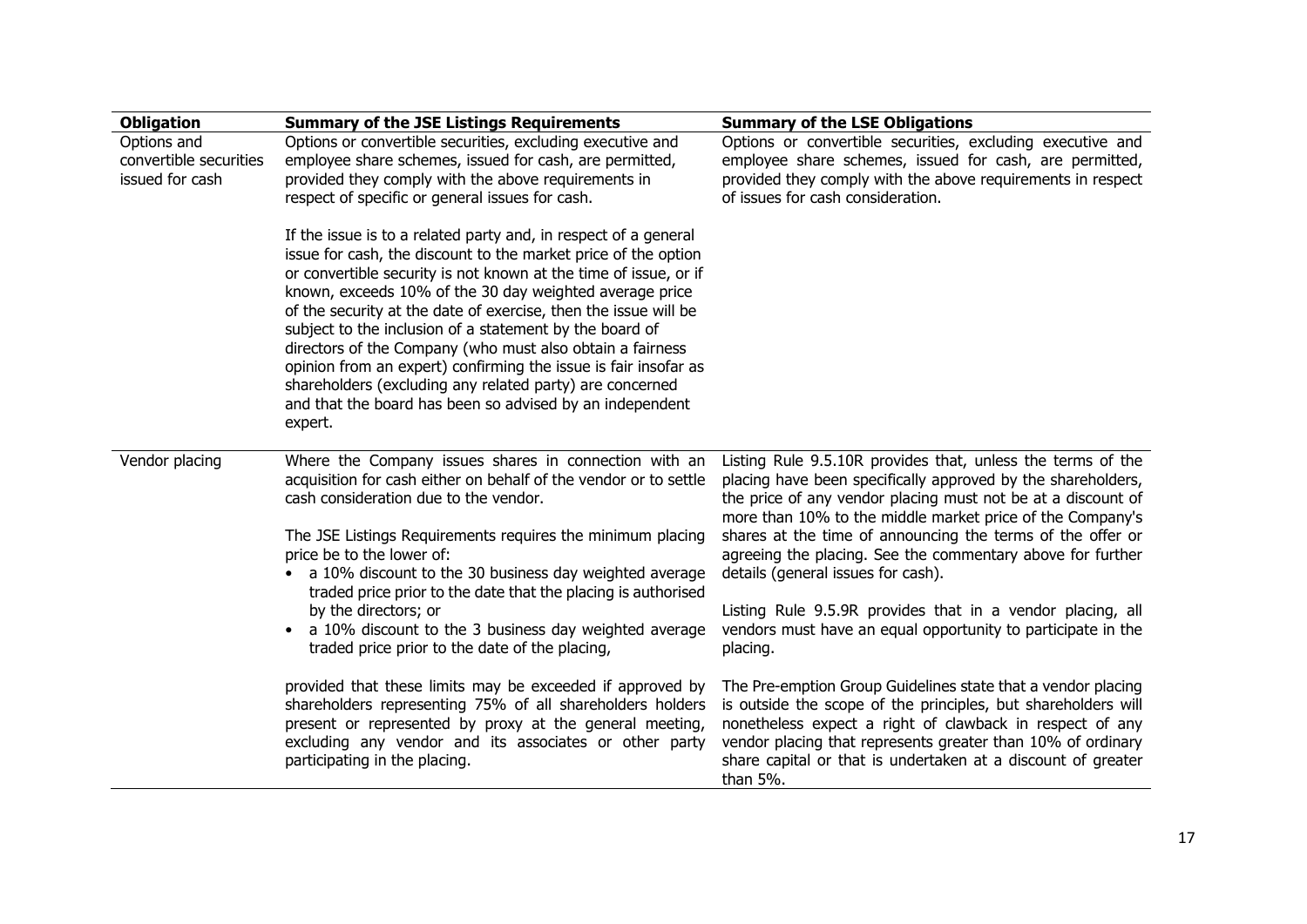| <b>Obligation</b>           | <b>Summary of the JSE Listings Requirements</b>                                                                                                                                                                                                 | <b>Summary of the LSE Obligations</b>                                                                                                                                                                                                                                                          |
|-----------------------------|-------------------------------------------------------------------------------------------------------------------------------------------------------------------------------------------------------------------------------------------------|------------------------------------------------------------------------------------------------------------------------------------------------------------------------------------------------------------------------------------------------------------------------------------------------|
| Acquisition issues          | An acquisition issue is whereby the Company's shares are<br>issued for an acquisition to the vendor to settle the cash<br>consideration of the acquisition.                                                                                     | With its shares admitted to trading on the London Stock<br>Exchange, the City Code on Takeovers and Mergers (the<br>"Takeover Code") applies to the Company.                                                                                                                                   |
|                             | An acquisition issue must be within the limits of the Company's<br>authority to issue shares and will only be approved by the JSE<br>once confirmation that the assets have been transferred into<br>the name of the Company has been received. | If the acquisition were to constitute a reverse takeover under<br>the Takeover Code, rule 3.2 of the Takeover Code requires<br>that the board of the Company must obtain competent<br>independent advice and the substance of such advice must be<br>made known to the Company's shareholders. |
|                             |                                                                                                                                                                                                                                                 | Under the Takeover Code, a "reverse takeover" means a<br>transaction where an offeror might as a result need to<br>increase its existing issued voting equity share capital by more<br>than 100%.                                                                                              |
|                             |                                                                                                                                                                                                                                                 | Further, rule 9.5 of the Takeover Code requires that any offer<br>must be in cash or be accompanied by a cash alternative of at<br>least equal value, which must be determined by an<br>independent valuation.                                                                                 |
|                             |                                                                                                                                                                                                                                                 | An acquisition issue must, in any event, be within the limits of<br>the Company's authority to allot shares.                                                                                                                                                                                   |
| Repurchase of<br>securities | The requirements for a general repurchase of shares are that<br>a special resolution is required (which is usually passed each<br>year at the AGM) providing that:                                                                              | Listing Rule 12.4 and article 5 of MAR contains restrictions on<br>when the Company can repurchase its shares.                                                                                                                                                                                 |
|                             | any acquisition in South Africa shall be implemented<br>through the order book of the JSE and without prior<br>arrangement;                                                                                                                     | Unless a tender offer is made to all shareholders, purchases<br>by the Company of less than 15% of its issued ordinary share<br>capital pursuant to a general authority cannot be at a price                                                                                                   |
|                             | the authority is valid until the Company's next AGM,<br>provided that it shall not extend beyond 15 months from<br>the passing of the special resolution;                                                                                       | the higher of (i) 5% of the average market value of the<br>ordinary shares for the five business days prior to the date the<br>purchase is made and (ii) the higher of the price of the last                                                                                                   |
|                             | the Company (or any subsidiary) is duly authorised by its<br>Memorandum of Incorporation/Articles of Association to<br>do so;                                                                                                                   | independent trade and the highest current independent<br>purchase bid on the trading venue where the purchase is<br>carried out.                                                                                                                                                               |
|                             | acquisitions in the aggregate in any one financial year may<br>not exceed 20% (or 10% where the acquisitions are                                                                                                                                |                                                                                                                                                                                                                                                                                                |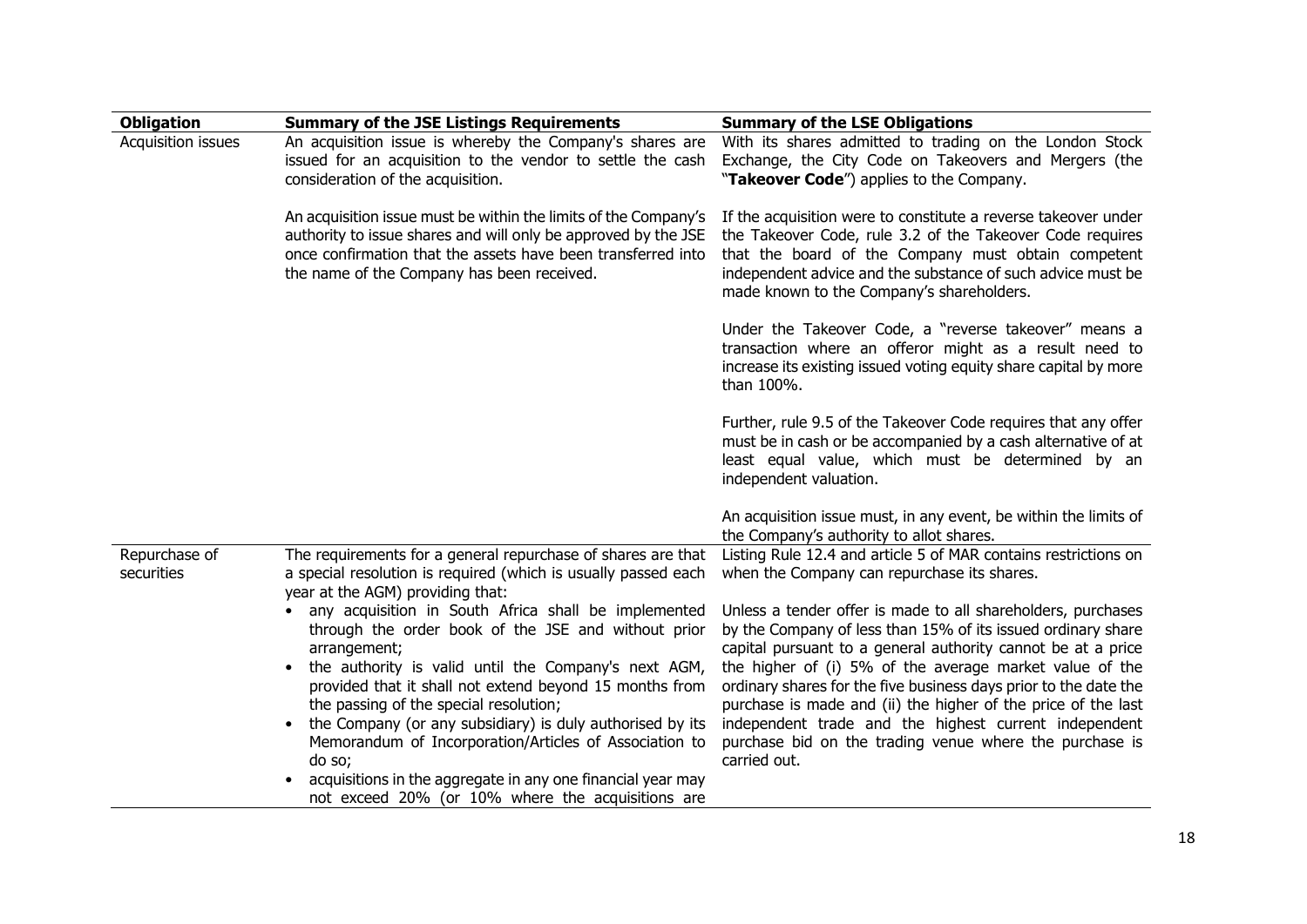| <b>Obligation</b> | <b>Summary of the JSE Listings Requirements</b>                                                                                                                                                                                                                                                                                                                                                                                                                                                                                                                                                                                                                                                                                                                                                                                                                                                                                                                                                                                                                                                                                                                                                                                                                                                                                                                                                                                                                                                                                                                                                                                                                                                                                                                                                                      | <b>Summary of the LSE Obligations</b>                                                                                                                                                                                                                                                                                                                                                                                                                                                                                                                                                                                                                                                                                                                                                                                                                                                                                                                                                                                                                                            |
|-------------------|----------------------------------------------------------------------------------------------------------------------------------------------------------------------------------------------------------------------------------------------------------------------------------------------------------------------------------------------------------------------------------------------------------------------------------------------------------------------------------------------------------------------------------------------------------------------------------------------------------------------------------------------------------------------------------------------------------------------------------------------------------------------------------------------------------------------------------------------------------------------------------------------------------------------------------------------------------------------------------------------------------------------------------------------------------------------------------------------------------------------------------------------------------------------------------------------------------------------------------------------------------------------------------------------------------------------------------------------------------------------------------------------------------------------------------------------------------------------------------------------------------------------------------------------------------------------------------------------------------------------------------------------------------------------------------------------------------------------------------------------------------------------------------------------------------------------|----------------------------------------------------------------------------------------------------------------------------------------------------------------------------------------------------------------------------------------------------------------------------------------------------------------------------------------------------------------------------------------------------------------------------------------------------------------------------------------------------------------------------------------------------------------------------------------------------------------------------------------------------------------------------------------------------------------------------------------------------------------------------------------------------------------------------------------------------------------------------------------------------------------------------------------------------------------------------------------------------------------------------------------------------------------------------------|
|                   | effected by a subsidiary) of the Company's issued ordinary<br>share capital as at the date of passing the special<br>resolution;<br>the maximum premium at which such shares may be<br>$\bullet$<br>acquired will be 10% of the weighted average of the<br>market value on the JSE over the five business days<br>immediately preceding the repurchase;<br>the Company (or any subsidiary) may appoint only one<br>agent to effect repurchases on its behalf (a dual listed<br>company may appoint one agent for each market on which<br>it is listed);<br>repurchases may not take place during a prohibited period<br>unless a repurchase programme is in place;<br>an announcement will be published once the Company has<br>acquired shares constituting, on a cumulative basis, 3% of<br>the number of shares in issue prior to the granting of the<br>repurchase authority and for each 3% in aggregate •<br>acquired thereafter; and<br>the board of directors of the Company must resolve that<br>$\bullet$<br>the repurchase is authorised and must pass a solvency and<br>liquidity test.<br>The requirements for a specific repurchase are:<br>• the Company is duly authorised by its Memorandum of<br>Incorporation/Articles of Association to do so;<br>requires a special resolution excluding the votes of any<br>$\bullet$<br>shareholder and its associates that are participating in the<br>repurchase;<br>the board of directors of the Company must resolve that<br>the repurchase is authorised and must pass a solvency and<br>liquidity test;<br>if the repurchase is from a related party and the price at<br>which the shares are purchased is at a premium to the<br>weighted average traded price of such equity securities<br>measured over the 30 business days prior to the date that | Purchases by the Company of 15% or more of its issued<br>ordinary share capital pursuant to a general authority granted<br>by shareholders must be by way of a tender offer to all<br>shareholders of that class (unless the full terms of the share<br>buyback have been specifically approved by shareholders).<br>The Investment Association's Share Capital Management<br>Guidelines recommend that:<br>companies should seek shareholder authority to purchase<br>their own shares by special resolution;<br>a general authority to repurchase shares should be<br>$\bullet$<br>renewed annually;<br>companies should disclose in their next annual report the<br>$\bullet$<br>justification for any share buy-backs made in the previous<br>year, including an explanation of why this method of<br>returning capital to shareholders was decided upon; and<br>a general authority to repurchase up to 10% of the<br>existing ordinary share capital is unlikely to cause concern<br>(a general authority to purchase more than 10% (but less<br>than 15%) will be noted). |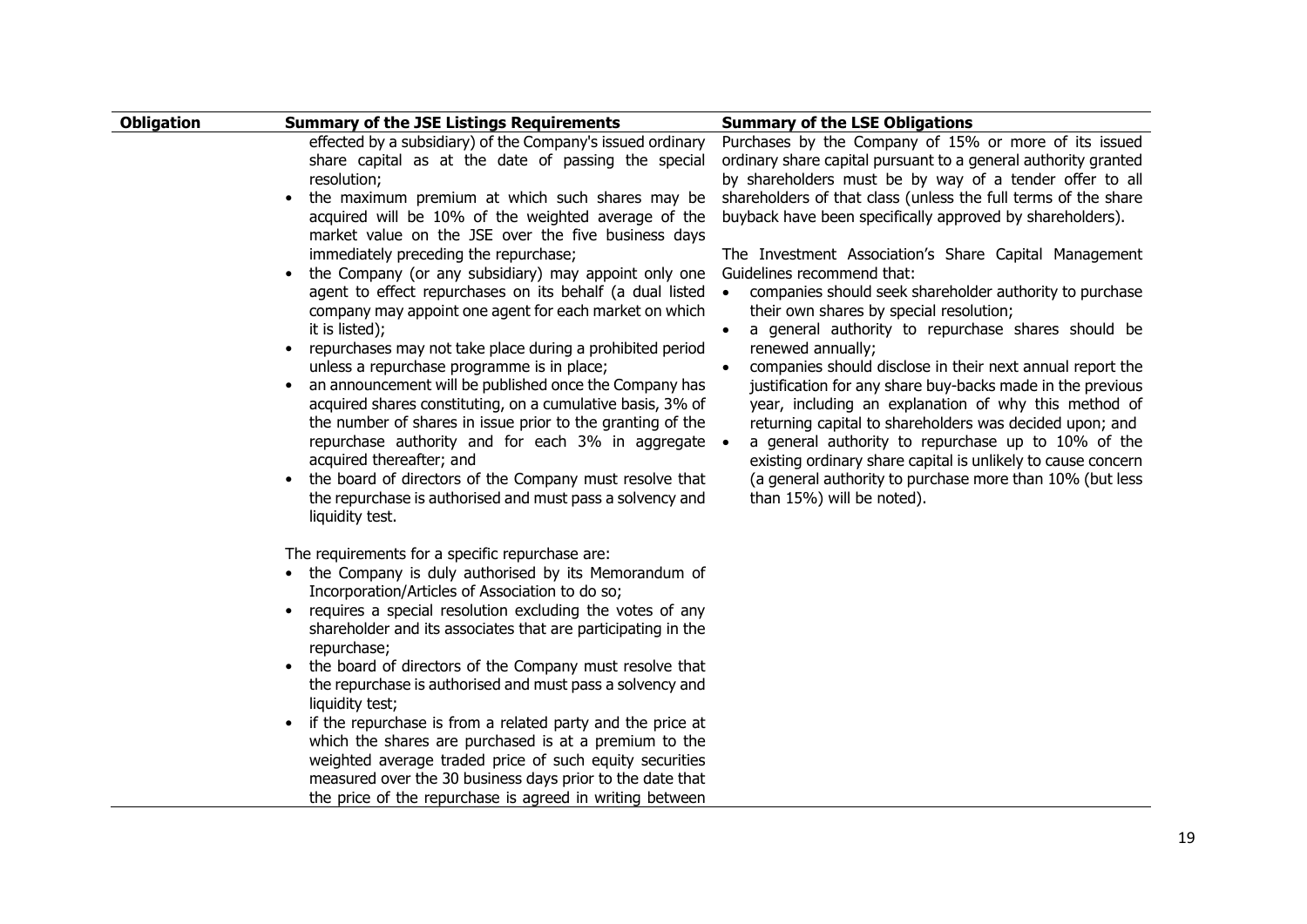| <b>Obligation</b>                                           | <b>Summary of the JSE Listings Requirements</b>                                                                                                                                                                                                                                                                                                                                                                                                                                                                                            | <b>Summary of the LSE Obligations</b>                                                                                                                                                                                                                                                                                                                                                                                                                                                                                                                                                                                                                 |
|-------------------------------------------------------------|--------------------------------------------------------------------------------------------------------------------------------------------------------------------------------------------------------------------------------------------------------------------------------------------------------------------------------------------------------------------------------------------------------------------------------------------------------------------------------------------------------------------------------------------|-------------------------------------------------------------------------------------------------------------------------------------------------------------------------------------------------------------------------------------------------------------------------------------------------------------------------------------------------------------------------------------------------------------------------------------------------------------------------------------------------------------------------------------------------------------------------------------------------------------------------------------------------------|
|                                                             | the Company and the party selling the shares then a<br>fairness opinion prepared by an independent expert is<br>required.                                                                                                                                                                                                                                                                                                                                                                                                                  |                                                                                                                                                                                                                                                                                                                                                                                                                                                                                                                                                                                                                                                       |
| Employee share<br>schemes and long-<br>term incentive plans | Employee share incentive schemes must comply with the<br>provisions of Schedule 14 of the JSE Listings Requirements<br>and must be submitted to the JSE for approval prior to<br>implementation. Any amendments to the share incentive<br>schemes must be approved by the JSE. Share incentive<br>schemes (and amendments thereto) must be approved by<br>shareholders by way of an ordinary resolution, requiring 75%<br>approval, prior to implementation.                                                                               | Listing Rule 9.4.1R only applies to listed companies<br>incorporated in the United Kingdom and their major subsidiary<br>undertakings (whether or not such major subsidiary<br>undertakings are incorporated or operate overseas). Hence<br>there is no requirement under the Listing Rules for the<br>Company to obtain shareholder approval for an employee<br>share scheme or long-term incentive scheme.                                                                                                                                                                                                                                          |
| Controlling<br>shareholder                                  | The JSE Listings Requirements defines a controlling<br>shareholder as:<br>any shareholder that, together with:<br>his, or its, associates; or<br>any other party with whom such shareholder has an<br>agreement or arrangement or understanding, whether<br>formal or informal, relating to any voting rights<br>attaching to securities of the relevant company;<br>can exercise, or cause to be exercised the specified<br>percentage, as defined in the Takeover Regulations, or<br>more of the voting rights at general/annual general | If the Company has a "controlling shareholder", Listing<br>Rule 9.2 imposes certain requirements to ensure it operates<br>independently of any such shareholder and any of their<br>associates.<br>A "controlling shareholder" is a person who alone, or together<br>with any person whom it is acting in concert, controls the<br>exercise of at least 30% of the Company's voting rights.<br>Relationship agreement                                                                                                                                                                                                                                 |
|                                                             | meetings of the relevant company, or can appoint or<br>remove, or cause to be appointed or removed, directors<br>exercising the specified percentage or more of the voting<br>rights at directors' meetings of the relevant company. The<br>percentage specified under the Takeover Regulations is<br>35%.                                                                                                                                                                                                                                 | Listing Rule 6.5.4R requires the Company to implement a<br>relationship agreement with each controlling shareholder<br>providing that:<br>transactions with the controlling shareholder (and/or its<br>$\bullet$<br>associates) are conducted on normal commercial terms at<br>arm's length;<br>the controlling shareholder (and/or its associates) will not<br>take action to prevent the Company from complying with<br>its obligations under the Listing Rules; and<br>the controlling shareholder (and/or its associates) will not<br>propose (or procure) a shareholder resolution to<br>circumvent the proper application of the Listing Rules. |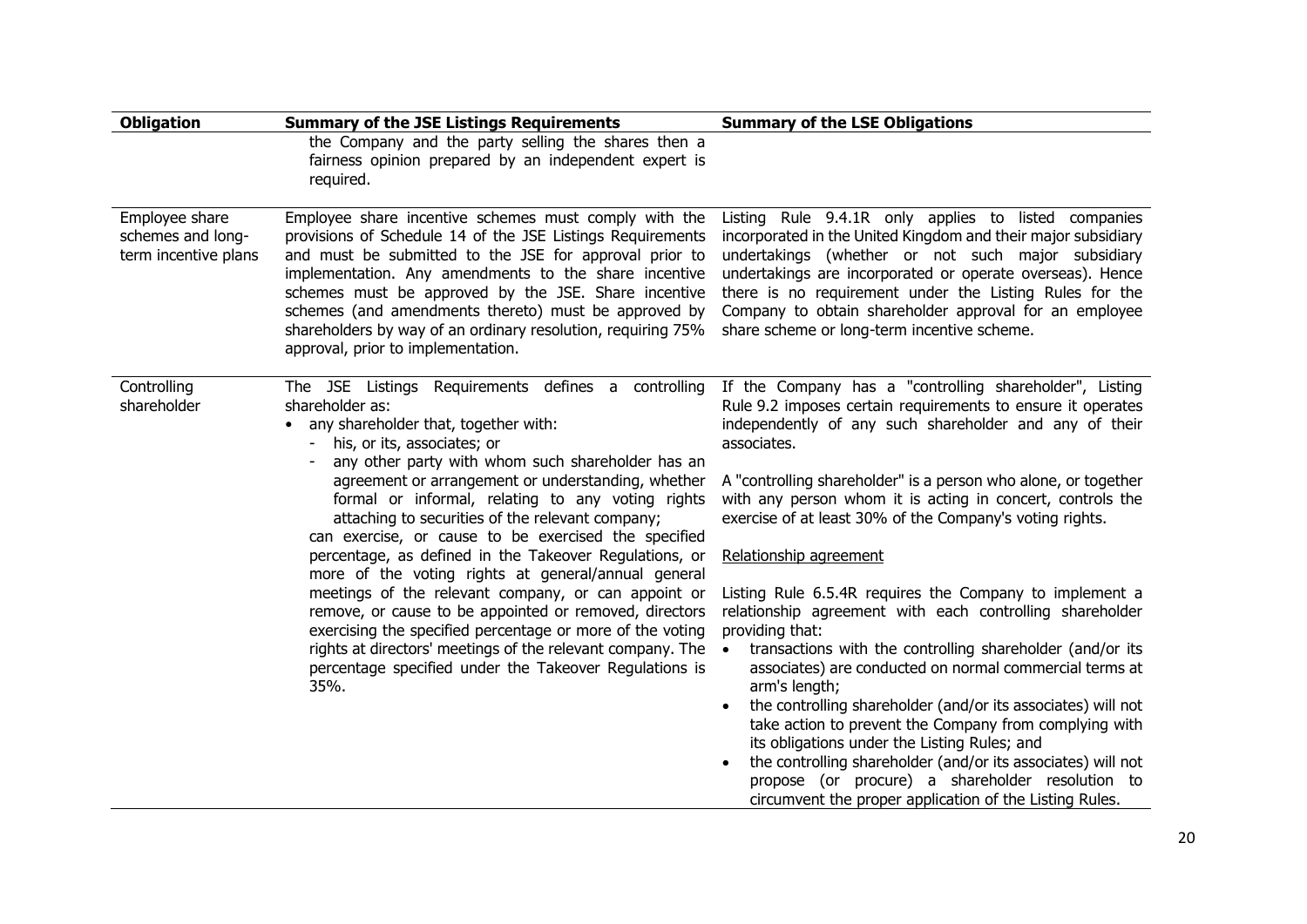| <b>Obligation</b>         | <b>Summary of the JSE Listings Requirements</b>                                                                                                                                                                           | <b>Summary of the LSE Obligations</b>                                                                                                                                                                                                                                                                                                                                                                                                                                                                                                                                                                                                       |
|---------------------------|---------------------------------------------------------------------------------------------------------------------------------------------------------------------------------------------------------------------------|---------------------------------------------------------------------------------------------------------------------------------------------------------------------------------------------------------------------------------------------------------------------------------------------------------------------------------------------------------------------------------------------------------------------------------------------------------------------------------------------------------------------------------------------------------------------------------------------------------------------------------------------|
|                           |                                                                                                                                                                                                                           | The annual report of the Company needs to include additional<br>disclosures regarding the relationship agreement.                                                                                                                                                                                                                                                                                                                                                                                                                                                                                                                           |
|                           |                                                                                                                                                                                                                           | Election of independent directors                                                                                                                                                                                                                                                                                                                                                                                                                                                                                                                                                                                                           |
|                           |                                                                                                                                                                                                                           | If the Company has a controlling shareholder, Listing<br>Rule 9.2.2E requires the Company to adopt a dual voting<br>structure for the election (or re-election) of independent<br>directors. Such election (or re-election) should be approved<br>by separate resolutions of both the shareholders as a whole<br>and the independent shareholders.                                                                                                                                                                                                                                                                                          |
|                           |                                                                                                                                                                                                                           | If either of the resolutions are defeated, a further vote must<br>take place not less than 90 days later on a simple majority<br>basis. The further vote must take place within a period of 30<br>days from the end of the 90-day period.                                                                                                                                                                                                                                                                                                                                                                                                   |
|                           |                                                                                                                                                                                                                           | Listing Rule 6.9.1R also requires the Company's articles to<br>allow for this dual voting structure. The Company would not<br>be required to amend its articles to comply with this rule as<br>long as its articles did not prohibit such elections taking place.                                                                                                                                                                                                                                                                                                                                                                           |
| Shares in public<br>hands | The Company must use its best endeavours to ensure that a<br>minimum percentage of each class of shares is held by the<br>public, being 20% of each class of shares held by the public<br>to ensure reasonable liquidity. | Subject to the FCA modifying this requirement in relation to<br>the Company, Listing Rule 9.2.15R requires the Company to<br>have at least 25% of its listed securities owned by the public.<br>Shares are not owned by the public if they are held:<br>directly or indirectly by a director, persons connected with<br>$\bullet$<br>them, persons (or persons acting in concert) owning 5%<br>or more of the Company's shares, trustees of any<br>employee share schemes or pension funds, persons who<br>under any agreement have a right to nominate a director;<br>or<br>subject to a lock-up period of more than 180 calendar<br>days. |
| Financial reporting       | The annual financial statements for the relevant financial year,<br>reported on by the Company's auditor, must be distributed to                                                                                          | DTR 4 requires the Company to publish its:                                                                                                                                                                                                                                                                                                                                                                                                                                                                                                                                                                                                  |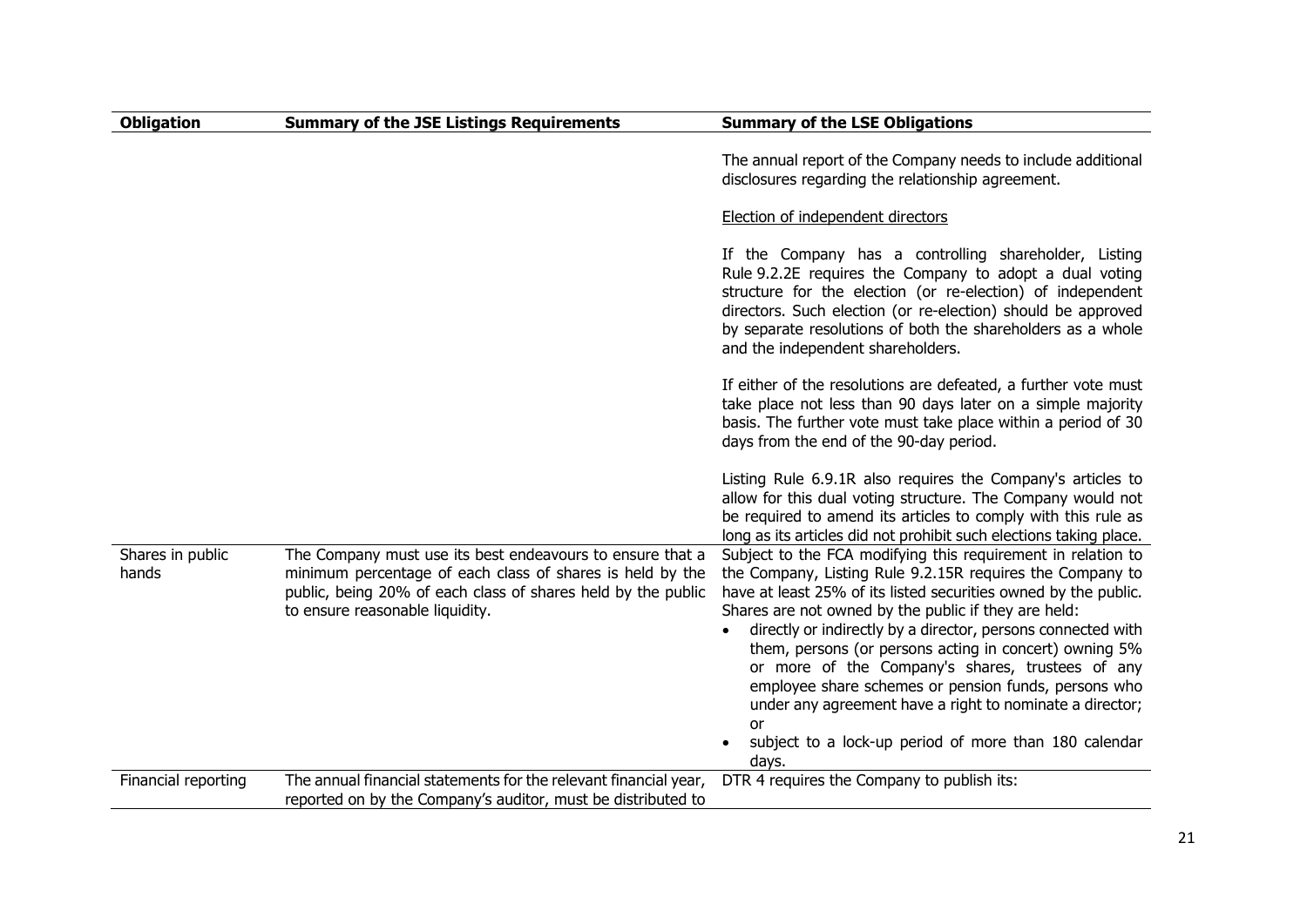| <b>Obligation</b> | <b>Summary of the JSE Listings Requirements</b>                                                                                                                                                                                                                                                                                                                                                                                                                                                                                                                                         | <b>Summary of the LSE Obligations</b>                                                                                                                                                                                                                                                                                                                                                                                                                                                                                                                        |
|-------------------|-----------------------------------------------------------------------------------------------------------------------------------------------------------------------------------------------------------------------------------------------------------------------------------------------------------------------------------------------------------------------------------------------------------------------------------------------------------------------------------------------------------------------------------------------------------------------------------------|--------------------------------------------------------------------------------------------------------------------------------------------------------------------------------------------------------------------------------------------------------------------------------------------------------------------------------------------------------------------------------------------------------------------------------------------------------------------------------------------------------------------------------------------------------------|
|                   | all shareholders and the JSE, together with a notice of annual<br>general meeting within four months after the end of each<br>financial year and at least 15 business days and seven<br>calendar days before the date of the annual general meeting.<br>An abridged version of the annual financial results must be<br>published on SENS.                                                                                                                                                                                                                                               | annual report and accounts within four months of the end<br>of the financial period to which they relate; and<br>half-yearly report as soon as possible and in any event<br>within three months of the end of the period to which it<br>relates.                                                                                                                                                                                                                                                                                                             |
|                   | If the annual financial statements have not been distributed<br>within three months of financial year-end, provisional annual<br>financial statements must be published.<br>Interim, provisional and abridged reports must be presented                                                                                                                                                                                                                                                                                                                                                 | The Company is not required to report on a quarterly basis,<br>but may voluntarily do so.<br>The Company's annual report must include the Company's<br>audited financial statements, which must be audited in<br>accordance with Part 16 of the UK Companies Act 2006                                                                                                                                                                                                                                                                                        |
|                   | on a consolidated basis.<br>Interim reports must be published within three months of the<br>first six-month financial period of a financial year.                                                                                                                                                                                                                                                                                                                                                                                                                                       | (DTRs 4.1.5R and 4.1.7R). The audit report, signed by the<br>person(s) responsible for auditing the financial statements,<br>must be disclosed to the public in full together with the annual<br>financial report (DTR 4.1.7R).                                                                                                                                                                                                                                                                                                                              |
|                   | In the case of companies reporting on a quarterly basis, the<br>quarterly reports must be published as soon as possible after<br>the expiration of each quarter, complying with the provisions<br>in respect of interim reports.                                                                                                                                                                                                                                                                                                                                                        | The Company's half-yearly report does not need to be audited,<br>although if it has not been audited or reviewed by auditors<br>pursuant to the Financial Reporting Council guidance on<br>Review of Interim Financial Information, the Company must<br>make a statement to this effect in its report (DTR 4.2.9R).                                                                                                                                                                                                                                          |
|                   | Requirement for review by auditors and auditors' reports.<br>unaudited interim reports are not required to be reviewed<br>by the Company's auditor unless the auditor disclaimed,<br>qualified or gave an adverse opinion in the last annual<br>financial statements;<br>unaudited provisional reports must be reviewed unless an<br>audit report has already been issued on the underlying<br>annual financial statements;<br>unaudited quarterly reports are not required to be<br>reviewed unless requested by the JSE; and<br>where a financial period covers more than 12 months a | Listing Rule 9.8.10R requires the Company to ensure that the<br>auditors review each of the following (which must be included<br>in the Company's annual financial report) before the annual<br>report is published:<br>statements by the directors on: (a) the appropriateness<br>$\bullet$<br>of adopting the going concern basis of accounting<br>(containing the information set out in Provision 30 of the<br>UKCGC); and (b) their assessment of the prospects of the<br>Company (containing the information set out in Provision<br>31 of the UKCGC); |
|                   | review opinion must be obtained the second interim .<br>period.                                                                                                                                                                                                                                                                                                                                                                                                                                                                                                                         | statements as to whether or not the Company has<br>complied with the UKCGC, but only those parts that relate<br>to Provisions 6 and 24 to 29 of the UKCGC.                                                                                                                                                                                                                                                                                                                                                                                                   |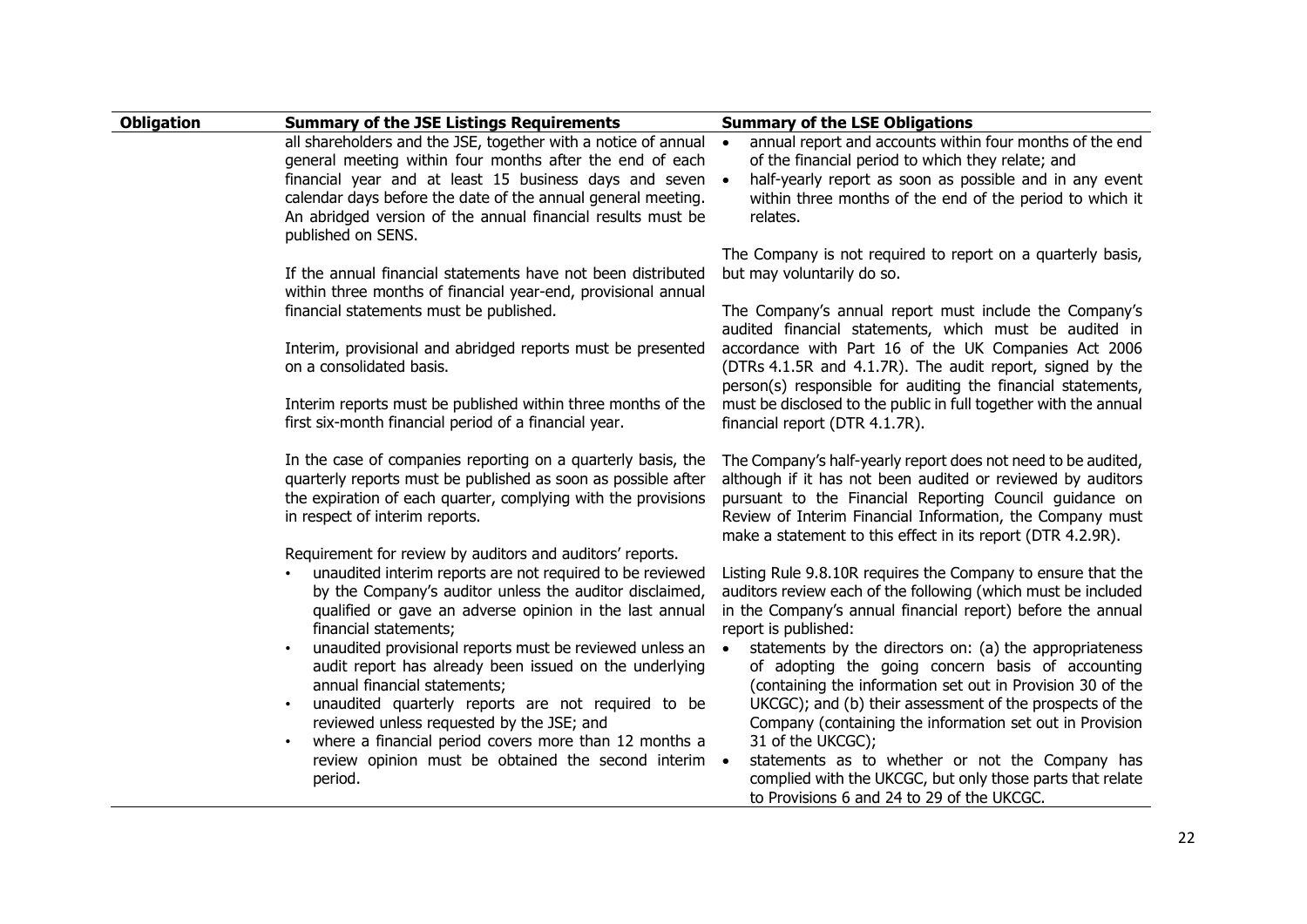| <b>Obligation</b> | <b>Summary of the JSE Listings Requirements</b>                                                                                                                                                                                                                                                                                                                                                                                                                                                                                                                                                                                                                                                                                                                                                                                                                                                                                                                                                                                                                                                                                                                                | <b>Summary of the LSE Obligations</b>                                                                                                                                                                                                                                                                                                                                                                                                                                                                                                                                                                                                                                                                                                                                                                                                                                                                                                                                                                                                                                                                                            |
|-------------------|--------------------------------------------------------------------------------------------------------------------------------------------------------------------------------------------------------------------------------------------------------------------------------------------------------------------------------------------------------------------------------------------------------------------------------------------------------------------------------------------------------------------------------------------------------------------------------------------------------------------------------------------------------------------------------------------------------------------------------------------------------------------------------------------------------------------------------------------------------------------------------------------------------------------------------------------------------------------------------------------------------------------------------------------------------------------------------------------------------------------------------------------------------------------------------|----------------------------------------------------------------------------------------------------------------------------------------------------------------------------------------------------------------------------------------------------------------------------------------------------------------------------------------------------------------------------------------------------------------------------------------------------------------------------------------------------------------------------------------------------------------------------------------------------------------------------------------------------------------------------------------------------------------------------------------------------------------------------------------------------------------------------------------------------------------------------------------------------------------------------------------------------------------------------------------------------------------------------------------------------------------------------------------------------------------------------------|
|                   | The Company must publish, in its interim, year-end results<br>and annual financial statements, headline earnings per share<br>and diluted headline earnings per share together with an<br>itemised reconciliation between headline earnings and the<br>earnings used in the calculation.                                                                                                                                                                                                                                                                                                                                                                                                                                                                                                                                                                                                                                                                                                                                                                                                                                                                                       | Further, under Listing Rule 9.7A.1R, any preliminary<br>statement of annual results prepared by the Company must<br>be agreed with the Company's auditors prior to publication.                                                                                                                                                                                                                                                                                                                                                                                                                                                                                                                                                                                                                                                                                                                                                                                                                                                                                                                                                  |
|                   | Interim and year-end results must be prepared and published<br>in compliance with the acceptable accounting frameworks of<br>the exchange where the Company has its primary listing.                                                                                                                                                                                                                                                                                                                                                                                                                                                                                                                                                                                                                                                                                                                                                                                                                                                                                                                                                                                           |                                                                                                                                                                                                                                                                                                                                                                                                                                                                                                                                                                                                                                                                                                                                                                                                                                                                                                                                                                                                                                                                                                                                  |
| Profit forecasts  | There is no general continuing obligation on a Company to<br>produce a profit forecast.                                                                                                                                                                                                                                                                                                                                                                                                                                                                                                                                                                                                                                                                                                                                                                                                                                                                                                                                                                                                                                                                                        | There is no general obligation on the Company under the LSE<br>Obligations to produce a profit forecast.                                                                                                                                                                                                                                                                                                                                                                                                                                                                                                                                                                                                                                                                                                                                                                                                                                                                                                                                                                                                                         |
|                   | Profit forecasts are only required in the following<br>circumstances:<br>when a property company issues a category 1 acquisition<br>$circular - a forecast statement of comprehensive income$<br>on the subject matter of the acquisition is required; or<br>if the Company is the subject of a reverse takeover.<br>The JSE Listings Requirements 13.14 provides, amongst other<br>things, that where a forecast is required, the forecast must be<br>prepared for the current financial year and for a period of 12<br>months after the current financial year.<br>If the Company voluntarily elects to include a forecast, either<br>in a results announcement or any other announcement, there<br>are certain minimum requirements as to the preparation and<br>presentation of the forecasts (as detailed in paragraphs 8.35<br>to 8.44 of the JSE Listings Requirements).<br>In particular, where a profit forecast is included in any<br>announcement, the announcement must include the following<br>disclosures:<br>that the forecast is the responsibility of the directors;<br>the key assumptions and/or bases that have been used in<br>arriving at the forecast; | If the Company voluntarily elects to include a profit forecast,<br>either through a prospectus or a circular, there are certain<br>rules which the Company must follow.<br>Prospectus<br>If a profit forecast is to be included in a prospectus it must (as<br>per items 11.2 and 11.3 of Annex 1 of the PRRs):<br>include a statement of the principal assumptions on which<br>the forecast or estimate was based. The assumptions<br>must:<br>(a) be clearly segregated between assumptions about<br>factors which the directors can influence and<br>assumptions about factors which are exclusively outside<br>the influence of the directors;<br>(b) be readily understandable by investors;<br>(c) be specific and precise;<br>(d) not relate to the general accuracy of the estimates<br>underlying the forecast; and<br>(e) in the case of a forecast, draw the investor's attention to<br>those uncertain factors which could materially change<br>the outcome of the forecast; and<br>include a statement that the profit forecast or estimate<br>$\bullet$<br>has been compiled and prepared on a basis which is both |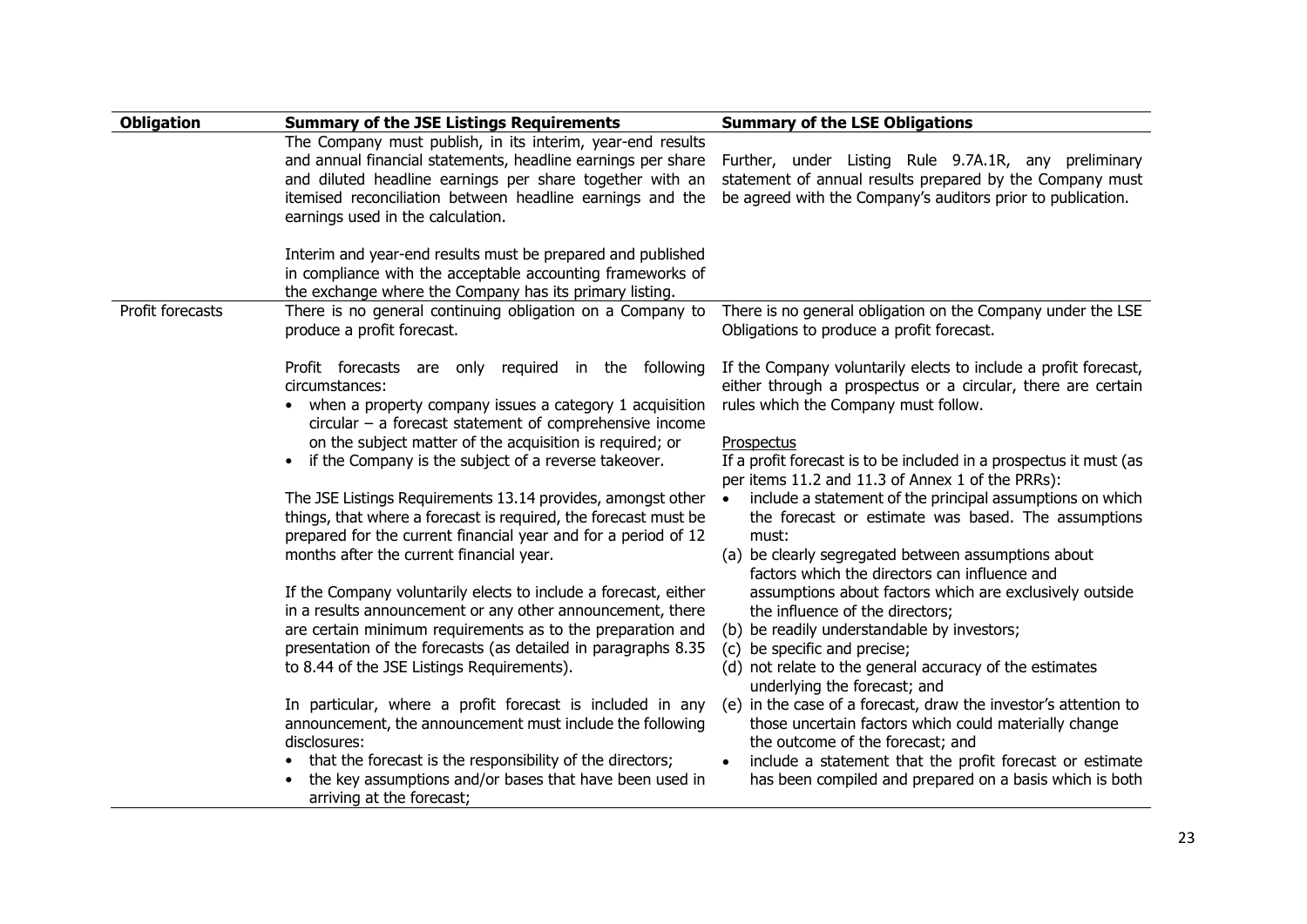| <b>Obligation</b> | <b>Summary of the JSE Listings Requirements</b>                                                                                                     | <b>Summary of the LSE Obligations</b>                                                                                                                                                                                                                                                                                                                                                                                                                                                                                                                                                                                                                                                                                                                                                                                                                                          |
|-------------------|-----------------------------------------------------------------------------------------------------------------------------------------------------|--------------------------------------------------------------------------------------------------------------------------------------------------------------------------------------------------------------------------------------------------------------------------------------------------------------------------------------------------------------------------------------------------------------------------------------------------------------------------------------------------------------------------------------------------------------------------------------------------------------------------------------------------------------------------------------------------------------------------------------------------------------------------------------------------------------------------------------------------------------------------------|
|                   | reference to the relevant previously published information<br>to which it relates; and<br>include a statement in the announcement that the forecast | comparable with the historical financial information and<br>consistent with the Company's accounting policies.                                                                                                                                                                                                                                                                                                                                                                                                                                                                                                                                                                                                                                                                                                                                                                 |
|                   | financial information has not be reviewed or reported on<br>the external auditors.                                                                  | Note that there is no longer the need for an independent<br>accountant's report when a profit forecast or estimate is<br>included in a prospectus, but the Company may seek one on<br>a private basis for its own comfort. In any event, the Company<br>bears responsibility for any profit forecast.                                                                                                                                                                                                                                                                                                                                                                                                                                                                                                                                                                          |
|                   |                                                                                                                                                     | If a profit forecast has been published in a prospectus and is<br>still outstanding, the new prospectus must include a<br>statement setting out whether or not that forecast is still<br>correct and, if it is no longer valid, an explanation as to why<br>that is the case.                                                                                                                                                                                                                                                                                                                                                                                                                                                                                                                                                                                                  |
|                   |                                                                                                                                                     | Where a company has made a statement in something other<br>than in a previous prospectus, such as a regulatory<br>announcement, and that statement would constitute a profit<br>forecast or estimate if it was made in a prospectus and is<br>outstanding at the time of publication of the prospectus,<br>ESMA's guidelines 'The Consistent Implementation of<br>Commission Regulation (EC) No 809/2004 Implementing The<br>Prospectus Directive' (which, whilst not incorporated into UK<br>law, the FCA expects firms to continue to apply where<br>relevant) provide that a company should consider whether the<br>forecasts are still material and valid and choose whether or<br>not to include them in the prospectus. In the case of share<br>issues there is a presumption that an outstanding forecast<br>made other than in a previous prospectus will be material. |
|                   |                                                                                                                                                     | Class 1 circular<br>The requirements under Listing Rule 13.5 for including a profit<br>forecast in a class 1 circular are the same as for a prospectus.<br>These rules apply both to a forecast made by the target or by<br>the acquirer. The Company is also required to include a<br>statement confirming that the profit forecast or estimate has                                                                                                                                                                                                                                                                                                                                                                                                                                                                                                                           |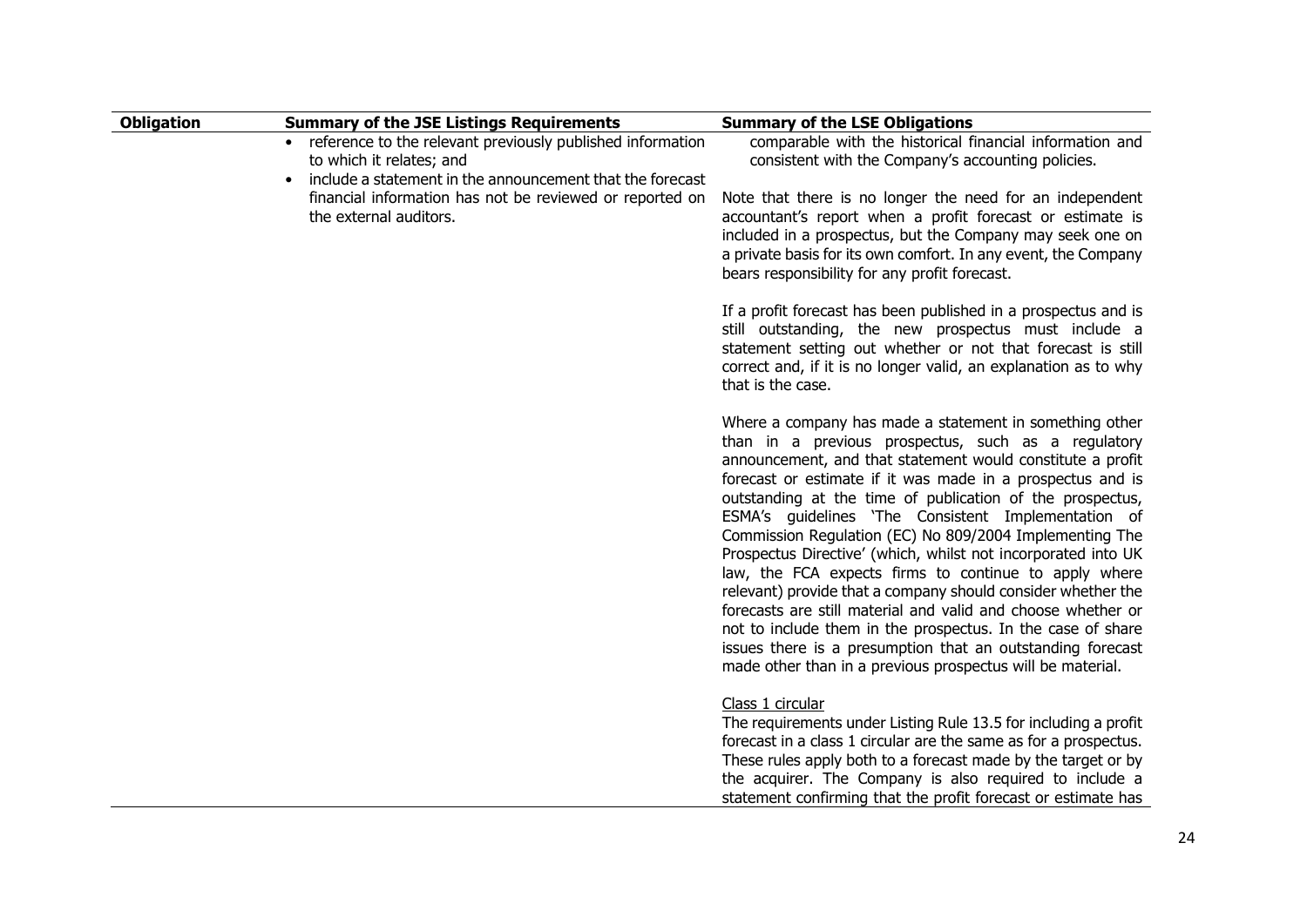been properly compiled on the basis of the assumptions stated and that the basis of accounting is consistent with the accounting policies of the Company.

If, prior to the publication of the class 1 circular, a profit forecast or estimate was published that relates both to:

- any of the Company, the target or a significant part of the Company's group or of the target ("significant part" means any part representing over 75% of the Company's group or target, respectively, taking into account factors such as their assets, profitability and market capitalisation); and
- financial information including the period of the forecast which has yet to be published as at the date of the class 1 circular,

the circular must include the profit forecast or estimate and either comply with the rules associated with preparing it, or include an explanation of (i) why it is no longer valid and (ii) why reassessment of the profit forecast or profit estimate in the class 1 circular is not necessary to enable security holders to make a properly informed decision when voting or taking any other required action.

In addition, under Listing Rule 9.2.18R, where the Company published a profit forecast or estimate, it must reproduce the profit forecast or estimate in its next annual report and accounts, produce and disclose the actual figures for the period covered by the profit forecast or estimate and explain any difference of 10% or more between the figures.

## Takeovers

If the offeree company publishes a profit forecast, the document or announcement in which the forecast is first published must include: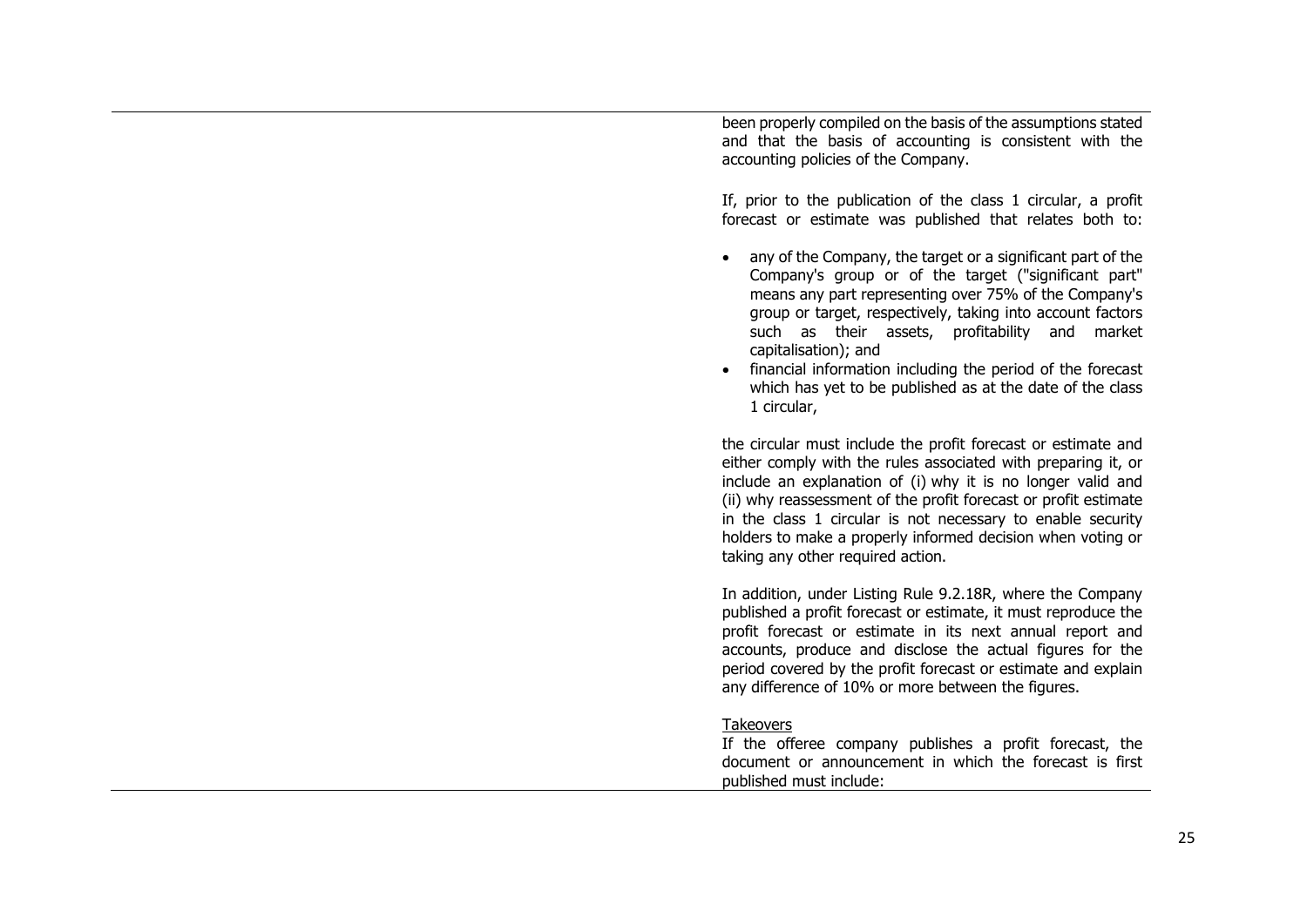| <b>Obligation</b> | <b>Summary of the JSE Listings Requirements</b> | <b>Summary of the LSE Obligations</b>                                                                                                                                                                                                                                                                                                                                                                                                                                                                                                                                                                                                                                                                                                                                                                                                                                                                                                                                                                                  |
|-------------------|-------------------------------------------------|------------------------------------------------------------------------------------------------------------------------------------------------------------------------------------------------------------------------------------------------------------------------------------------------------------------------------------------------------------------------------------------------------------------------------------------------------------------------------------------------------------------------------------------------------------------------------------------------------------------------------------------------------------------------------------------------------------------------------------------------------------------------------------------------------------------------------------------------------------------------------------------------------------------------------------------------------------------------------------------------------------------------|
|                   |                                                 | a report from its reporting accountants stating that, in<br>their opinion, the forecast or statement has been properly<br>compiled on the basis stated and (in the case of a profit<br>forecast only) that the basis of accounting used is<br>consistent with the company's accounting policies; and<br>a report from its financial adviser(s) confirming that the<br>forecast or statement has been prepared with due care<br>and consideration. The same rule applies in the case of a<br>securities exchange offeror (being an offeror who is<br>offering the shares as consideration) (rule 28.1 of the<br>Takeover Code).                                                                                                                                                                                                                                                                                                                                                                                         |
|                   |                                                 | If the offeree company or a securities exchange offeror<br>published a profit forecast before it received or made an<br>approach with regard to a possible offer, the offer document<br>or offeree board circular, or any earlier document published<br>during the offer period in which the profit forecast is referred<br>to, will be required to repeat the profit forecast and include a<br>statement by the directors that it remains valid and<br>confirmations by the directors that the profit forecast has been<br>properly compiled on the basis of the assumptions stated and<br>that the basis of accounting used is consistent with the<br>company's accounting policies; or include a statement by the<br>directors confirming that the forecast is no longer valid and<br>explaining why that is the case; or include a new profit<br>forecast for the relevant period and the reports on that<br>forecast from its reporting accountants and financial<br>adviser(s) (rule 28.1 of the Takeover Code). |
|                   |                                                 | Rule 28.3(b) of the Takeover Code specifically states that a<br>profit forecast must be understandable, reliable and<br>comparable. A profit forecast, and the assumptions on which                                                                                                                                                                                                                                                                                                                                                                                                                                                                                                                                                                                                                                                                                                                                                                                                                                    |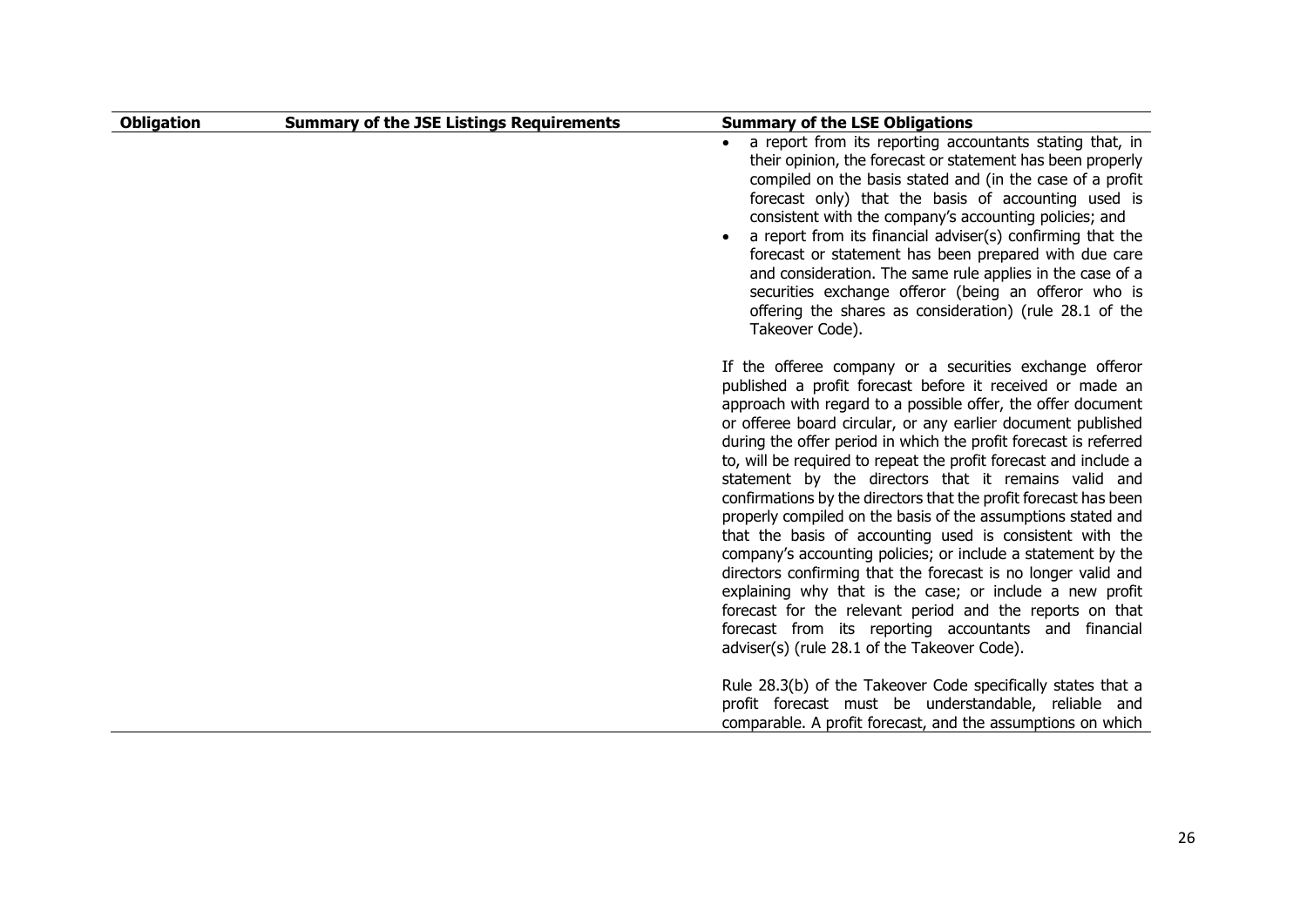| <b>Summary of the JSE Listings Requirements</b>                                                                                                                                                                                                                                                                                                                                                                                                                                                                                    | <b>Summary of the LSE Obligations</b>                                                                                                                                                                                                                                                                                                                                                                                                                                                                                                                                                                                                                                                                                                                                                                                                                                                                                                       |
|------------------------------------------------------------------------------------------------------------------------------------------------------------------------------------------------------------------------------------------------------------------------------------------------------------------------------------------------------------------------------------------------------------------------------------------------------------------------------------------------------------------------------------|---------------------------------------------------------------------------------------------------------------------------------------------------------------------------------------------------------------------------------------------------------------------------------------------------------------------------------------------------------------------------------------------------------------------------------------------------------------------------------------------------------------------------------------------------------------------------------------------------------------------------------------------------------------------------------------------------------------------------------------------------------------------------------------------------------------------------------------------------------------------------------------------------------------------------------------------|
|                                                                                                                                                                                                                                                                                                                                                                                                                                                                                                                                    | it is based, are the responsibility of the relevant party to the<br>offer and its directors (rule 28.3(a) of the Takeover Code).                                                                                                                                                                                                                                                                                                                                                                                                                                                                                                                                                                                                                                                                                                                                                                                                            |
|                                                                                                                                                                                                                                                                                                                                                                                                                                                                                                                                    | The Panel has the ability to allow a company to dispense with<br>these requirements in certain circumstances.                                                                                                                                                                                                                                                                                                                                                                                                                                                                                                                                                                                                                                                                                                                                                                                                                               |
|                                                                                                                                                                                                                                                                                                                                                                                                                                                                                                                                    | Note: the definition of "profit forecast" is broad and incudes a<br>range of statements about future performance of a company,<br>covering statements about losses as well as profits.                                                                                                                                                                                                                                                                                                                                                                                                                                                                                                                                                                                                                                                                                                                                                      |
|                                                                                                                                                                                                                                                                                                                                                                                                                                                                                                                                    |                                                                                                                                                                                                                                                                                                                                                                                                                                                                                                                                                                                                                                                                                                                                                                                                                                                                                                                                             |
| Required to provide information to investors regarding the<br>$\bullet$<br>impact of a particular corporate action;<br>Must be compiled in terms of the JSE Listings<br>$\bullet$<br>Requirements and The Guide on Pro forma Financial<br>Information, issued by SAICA, and if applicable reported<br>on, in terms of the International Standard on Assurance<br>Engagements ("ISAE") 3420 - Assurance Engagements to<br>Report on the Compilation of Pro forma Financial                                                          | A prospectus summary is required to contain a selection of the<br>issuer's historical key financial information, including (where<br>applicable) pro forma financial information (PRR 2.1.4UK).<br>Where such pro forma information affects certain key financial<br>information, that pro forma information must be presented in<br>a specified tabular format and, where necessary for its<br>understanding, be accompanied by a brief explanation of the<br>figures (PRR 2.1.5UK).                                                                                                                                                                                                                                                                                                                                                                                                                                                       |
| guidance issued by the IRBA;<br>To be presented in a stipulated format, clearly stating:<br>$\bullet$<br>the purpose for which it has been prepared;<br>that it is prepared for illustrative purposes only;<br>that because of its nature, may not fairly present the<br>Company's financial position, changes in equity,<br>results of operations or cash flows; and<br>the source of each item of information and<br>adjustment.<br>Pro forma figures must not be given greater prominence<br>than unadjusted financial figures. | If the Company includes pro forma financial information in a<br>class 1 circular, a related party circular or a circular relating to<br>the purchase by the Company of 25% or more of its equity<br>shares (excluding treasury shares), Listing Rule 13.3.3R<br>requires that the Company complies with the requirements for<br>pro forma financial information set out in the PR Regulation.<br>Annex 20 to the PR Regulation, amongst other things, requires<br>that:<br>the pro forma financial information shall be identified as<br>$\bullet$<br>such in order to distinguish it from historical financial<br>information;<br>the pro forma financial information must be prepared in a<br>manner consistent with the accounting policies adopted<br>by the Company in its last or next financial statements;<br>pro forma information may only be published in respect<br>of: (a) the last completed financial period; and/or (b) the |
|                                                                                                                                                                                                                                                                                                                                                                                                                                                                                                                                    | Financial and property disclosure in respect of transactions<br>Information included in a Prospectus and any relevant                                                                                                                                                                                                                                                                                                                                                                                                                                                                                                                                                                                                                                                                                                                                                                                                                       |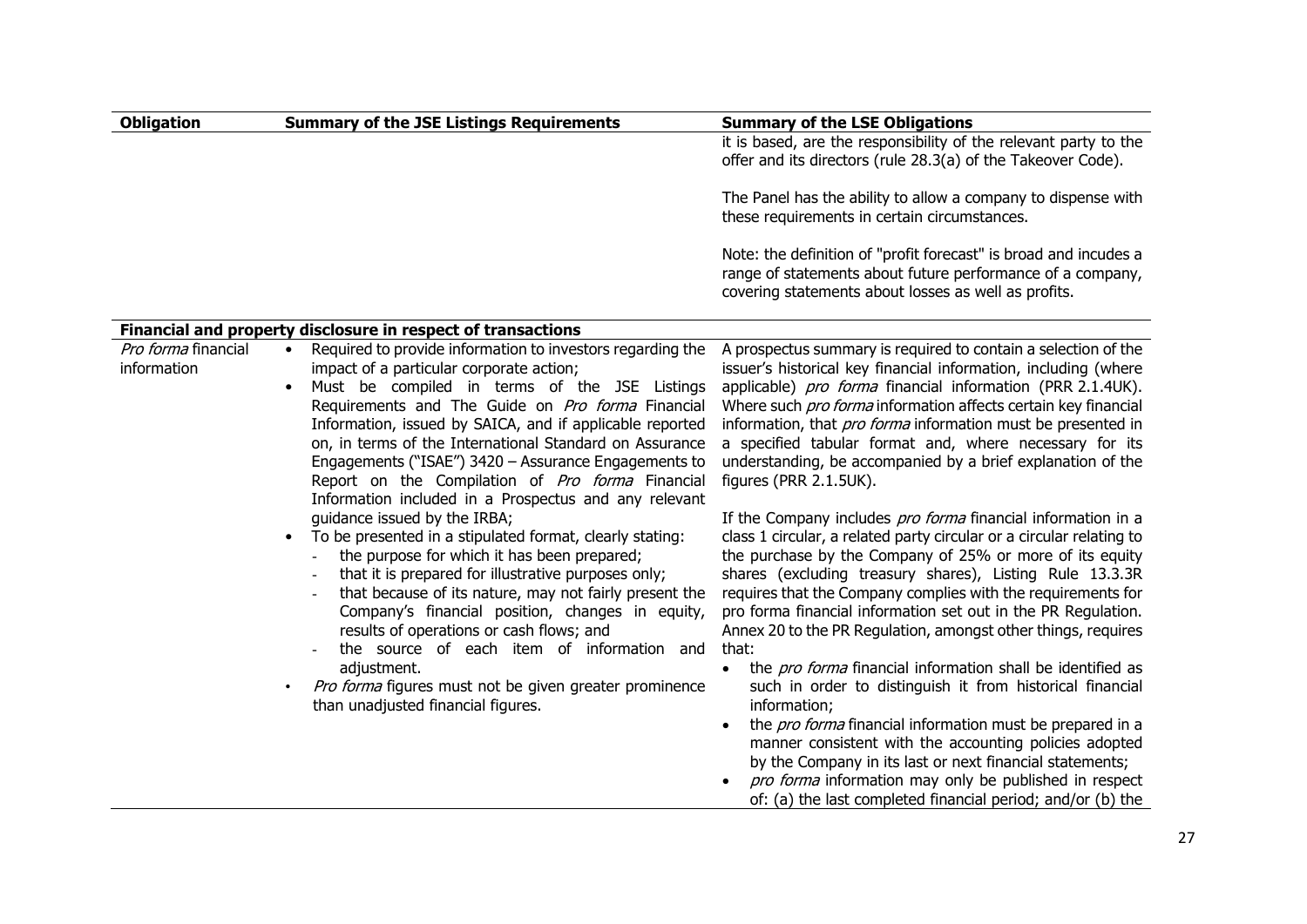| <b>Obligation</b>                | <b>Summary of the JSE Listings Requirements</b>                                                                                                                                                                                                                                                                                                                                                                                                                                                                                                     | <b>Summary of the LSE Obligations</b>                                                                                                                                                                                                                                                                                                                                                                                                     |  |
|----------------------------------|-----------------------------------------------------------------------------------------------------------------------------------------------------------------------------------------------------------------------------------------------------------------------------------------------------------------------------------------------------------------------------------------------------------------------------------------------------------------------------------------------------------------------------------------------------|-------------------------------------------------------------------------------------------------------------------------------------------------------------------------------------------------------------------------------------------------------------------------------------------------------------------------------------------------------------------------------------------------------------------------------------------|--|
|                                  |                                                                                                                                                                                                                                                                                                                                                                                                                                                                                                                                                     | most recent interim period for which relevant unadjusted<br>information has been published or are included in the<br>registration document/prospectus.                                                                                                                                                                                                                                                                                    |  |
|                                  |                                                                                                                                                                                                                                                                                                                                                                                                                                                                                                                                                     | Under Listing Rule 13.5.10R, the Company must give audited<br>historical financial information greater prominence in a class 1<br>circular than any forecast, estimated, pro forma or non-<br>statutory financial information.                                                                                                                                                                                                            |  |
| Property specific<br>information | Must be prepared on the Company's portfolio as a whole<br>$\bullet$<br>and for each individual property.<br>Must include location, rentable area by sector, weighted<br>$\bullet$<br>average rental per square metre, purchase price and other<br>expenditure incurred with the acquisition, effective date<br>of acquisition and valuation of property by a valuer<br>including the effective date of the valuation and the name<br>of the valuer.<br>A summary of the valuation report must be included in<br>$\bullet$<br>transaction circulars. |                                                                                                                                                                                                                                                                                                                                                                                                                                           |  |
| Governance                       |                                                                                                                                                                                                                                                                                                                                                                                                                                                                                                                                                     |                                                                                                                                                                                                                                                                                                                                                                                                                                           |  |
| Board of directors               | The Company must by no later than the end of the<br>$\bullet$<br>business day following the decision or receipt of notice<br>detailing the change, notify the JSE of any change to its<br>board, including:<br>the appointment of a new director or company<br>secretary;<br>the resignation, removal, retirement or death of a<br>director and/or company secretary (unless the<br>director retires by rotation and is re-appointed at an                                                                                                          | In respect of the constitution of the Company's board of<br>directors, please refer to 'Corporate governance' below.<br>Under Listing Rule 9.6.11R, the Company must, as soon as<br>possible and in any event by the end of the business day<br>following the decision or receipt of notice about the change<br>by the Company, notify a RIS of any change to its board,<br>including:<br>the appointment of a new director;<br>$\bullet$ |  |
|                                  | annual or other general meeting); and<br>changes to important functions or executive<br>responsibilities of a director.<br>Appointment of directors is subject to shareholder •<br>$\bullet$<br>approval.<br>The Company must have an appointed chief executive .<br>officer, a financial director, a chairman (preferably                                                                                                                                                                                                                          | the resignation, removal or retirement of a director<br>$\bullet$<br>(unless the director retires by rotation and is re-appointed<br>at a general meeting of the Company's shareholders);<br>important changes to the role, functions or responsibilities<br>of a director; and<br>the effective date of the change if it is not with immediate<br>effect.                                                                                |  |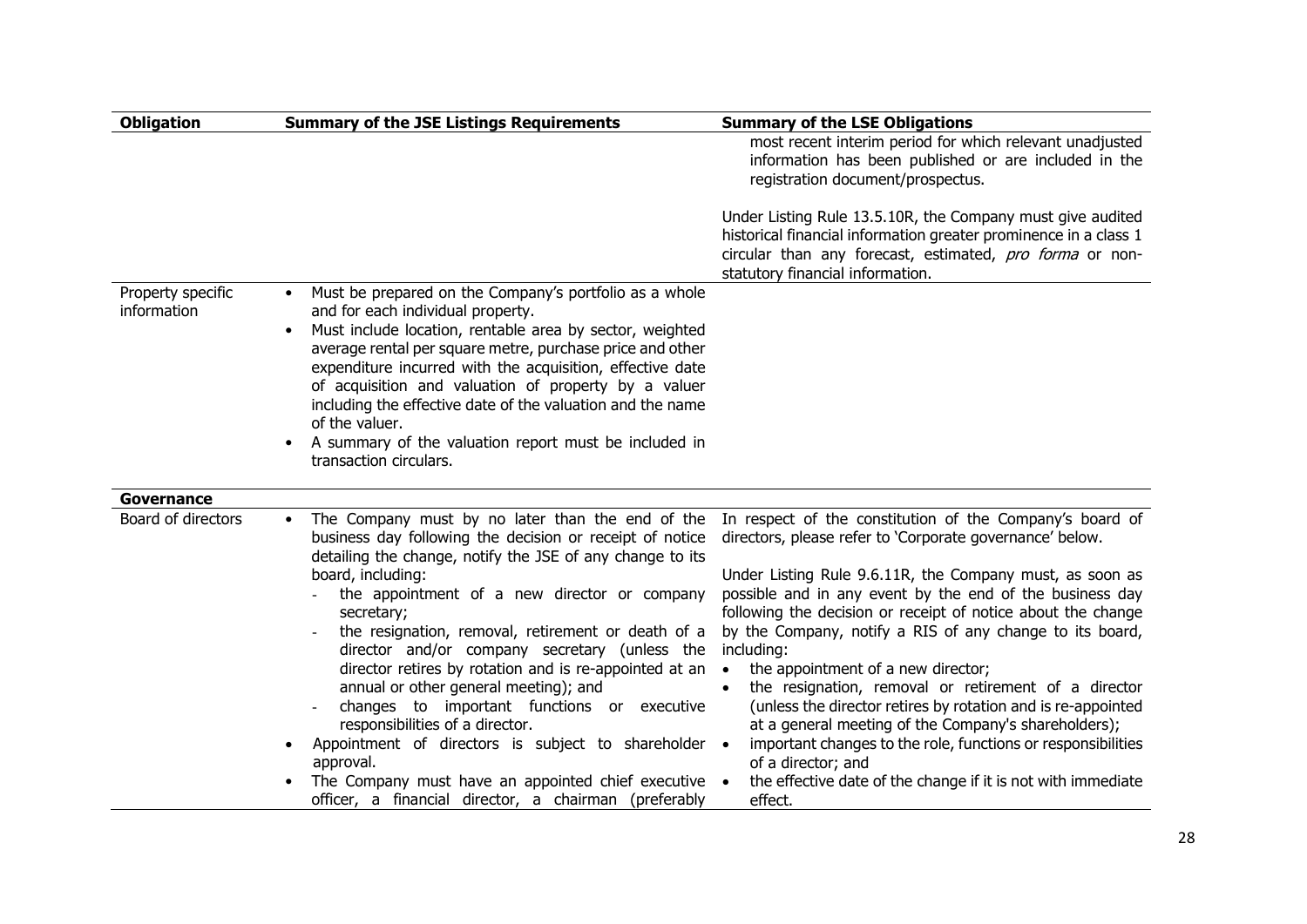| <b>Obligation</b>       | <b>Summary of the JSE Listings Requirements</b>                                                                                                                                                                                                                                                                                                                                                                                                                                                                                                                                                                                                                                                                                                                                                                                                                                                                                                                                                                                                                                                                                                                                               | <b>Summary of the LSE Obligations</b>                                                                                                                                                                                                                                                                                                                                                                                                                                                                                                                                                                                                                                                                                                                                                                                                                                                                                                                                                                                                                                                                                                                                                                                                             |  |
|-------------------------|-----------------------------------------------------------------------------------------------------------------------------------------------------------------------------------------------------------------------------------------------------------------------------------------------------------------------------------------------------------------------------------------------------------------------------------------------------------------------------------------------------------------------------------------------------------------------------------------------------------------------------------------------------------------------------------------------------------------------------------------------------------------------------------------------------------------------------------------------------------------------------------------------------------------------------------------------------------------------------------------------------------------------------------------------------------------------------------------------------------------------------------------------------------------------------------------------|---------------------------------------------------------------------------------------------------------------------------------------------------------------------------------------------------------------------------------------------------------------------------------------------------------------------------------------------------------------------------------------------------------------------------------------------------------------------------------------------------------------------------------------------------------------------------------------------------------------------------------------------------------------------------------------------------------------------------------------------------------------------------------------------------------------------------------------------------------------------------------------------------------------------------------------------------------------------------------------------------------------------------------------------------------------------------------------------------------------------------------------------------------------------------------------------------------------------------------------------------|--|
|                         | independent) and a minimum of three independent non-<br>executive directors.<br>The capacity of each director must be categorised as<br>$\bullet$<br>executive, non-executive or independent.<br>At least one-third of non-executive directors to retire at<br>$\bullet$<br>the Company's annual general meeting. These directors<br>may (if eligible and recommended by the nominations<br>committee), stand for re-election subject to shareholder<br>approval. A brief CV for each director standing for<br>election/re-election must accompany the notice of<br>meeting.                                                                                                                                                                                                                                                                                                                                                                                                                                                                                                                                                                                                                  |                                                                                                                                                                                                                                                                                                                                                                                                                                                                                                                                                                                                                                                                                                                                                                                                                                                                                                                                                                                                                                                                                                                                                                                                                                                   |  |
| Corporate<br>governance | Must include a corporate governance statement in its annual<br>report in accordance with the King IV report on corporate<br>governance for South Africa ("King IV"), detailing its<br>compliance with King IV on an "apply or explain basis".<br>Must have the following specific corporate governance<br>practices and must disclose compliance therewithin its annual •<br>report:<br>a policy evidencing a clear balance of power and authority<br>at board level;<br>the chief executive officer and a chairman may not be the<br>same person. If the chairman is not independent a lead<br>independent director is required;<br>an audit committee, a remuneration and a social and<br>ethics committee are required in accordance with King IV;<br>each committee must comprise of at least three members;<br>a remuneration policy and an implementation report<br>published every year for separate non-binding advisory<br>votes by shareholders at the annual general meeting. If •<br>either the policy or implementation report are voted<br>against by 25% or more, the Company must engage with<br>the dissenting shareholders.<br>The audit committee must on an annual basis: | Under Listing Rule 9.8.7R, the Company must include in its<br>annual report:<br>a statement of how the Company has applied the<br>$\bullet$<br>Principles set out in the 2018 UK Corporate Governance<br>Code (the "UKCGC"); and<br>a statement as to whether or not the Company has<br>complied with the <b>Provisions</b> of the UKCGC and setting out<br>any provisions it has not complied with.<br>The UKCGC includes the following Principles:<br>the board should include an appropriate combination of<br>$\bullet$<br>executive and non-executive (and, in particular,<br>independent non-executive) directors, such that no one<br>individual or small group of individuals dominates the<br>board's decision-making. There should be a clear division<br>of responsibilities between the leadership of the board<br>and the executive leadership of the company's business;<br>appointments to the board should be subject to a formal,<br>rigorous and transparent procedure, and an effective<br>succession plan should be maintained for board and<br>senior management. Both appointments and succession<br>plans should be based on merit and objective criteria and,<br>within this context, should promote diversity of gender, |  |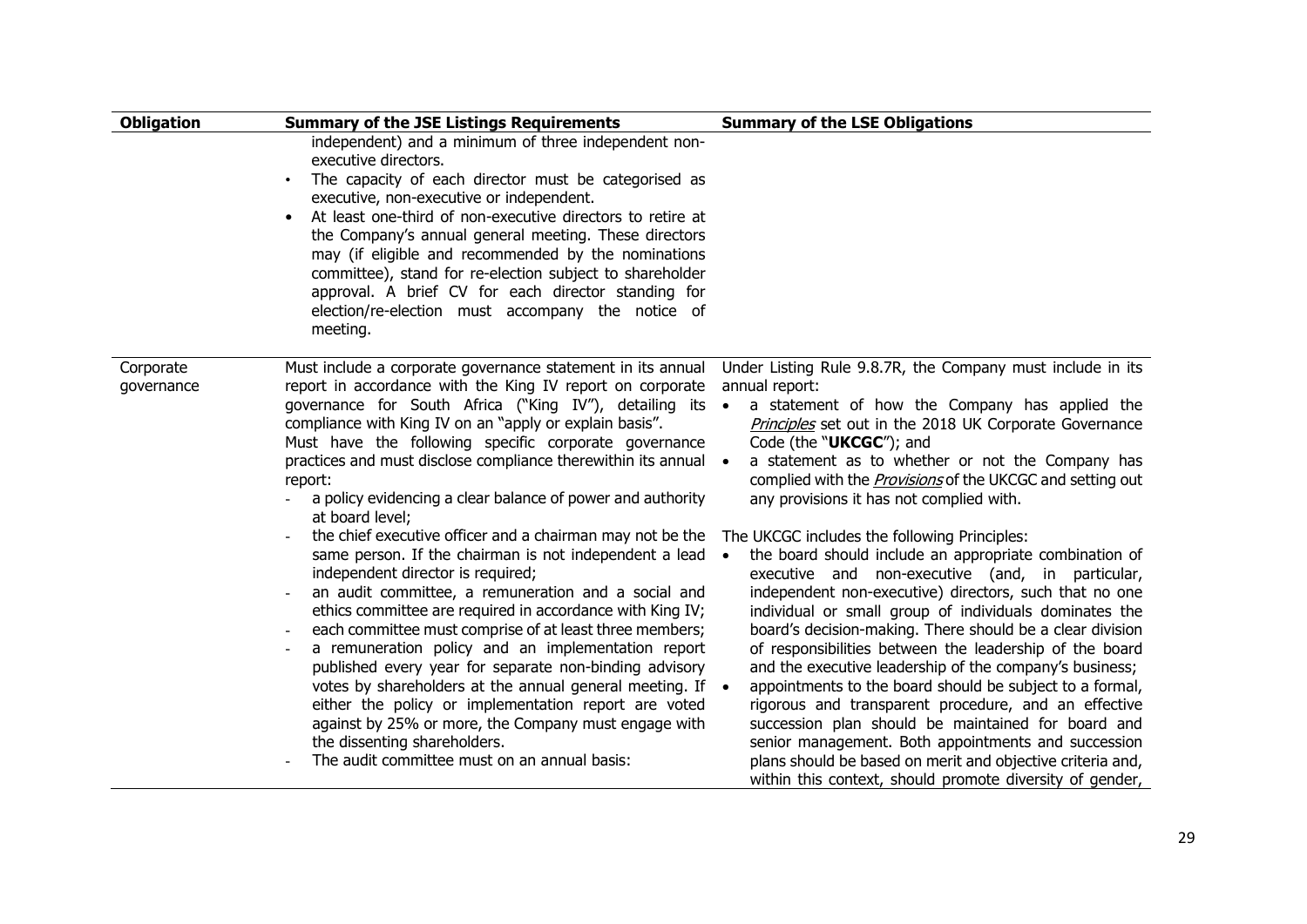| <b>Obligation</b> |       | <b>Summary of the JSE Listings Requirements</b>                                                                                                                                                                                                  | <b>Summary of the LSE Obligations</b>                                                                                                                                                                                                                                                                                                                                                               |
|-------------------|-------|--------------------------------------------------------------------------------------------------------------------------------------------------------------------------------------------------------------------------------------------------|-----------------------------------------------------------------------------------------------------------------------------------------------------------------------------------------------------------------------------------------------------------------------------------------------------------------------------------------------------------------------------------------------------|
|                   | (i)   | consider and satisfy itself of the appropriateness<br>of the expertise and experience of the financial<br>director;                                                                                                                              | social and ethnic backgrounds, cognitive and personal<br>strengths; and<br>a formal and transparent procedure for developing policy<br>$\bullet$                                                                                                                                                                                                                                                    |
|                   | (ii)  | ensure that the Company has established<br>appropriate financial reporting procedures and<br>that those procedures are operating;                                                                                                                | on executive remuneration and determining director and<br>senior management remuneration should be established.<br>No director should be involved in deciding their own                                                                                                                                                                                                                             |
|                   | (iii) | assess the suitability for appointment of the<br>external audit firm and designated individual<br>partner;                                                                                                                                       | remuneration outcome.<br>The UKCGC includes the following Provisions:                                                                                                                                                                                                                                                                                                                               |
|                   | (iv)  | ensure that the appointment of the auditor is<br>presented and included as a resolution at the<br>annual general meeting;                                                                                                                        | at least half the board, excluding the chair, should be non-<br>$\bullet$<br>executive directors whom the board considers to be<br>independent;                                                                                                                                                                                                                                                     |
|                   | (v)   | appoint a company secretary and consider and<br>satisfy itself on the competence, qualifications .<br>and experience of the company secretary;                                                                                                   | all directors should be subject to annual re-election;<br>$\bullet$<br>the chair should not remain in post beyond nine years<br>from the date of their first appointment to the board;                                                                                                                                                                                                              |
|                   | (vi)  | have a policy on the promotion of broader .<br>diversity at board level, specifically focusing on<br>the promotion of the diversity attributes of<br>gender, race, culture, age, field of knowledge,<br>skills and experience; and               | the chair should be independent on appointment and the<br>roles of chair and chief executive should not be exercised<br>by the same individual;<br>the board should establish an audit committee of<br>independent non-executive directors, with a minimum                                                                                                                                          |
|                   | (vii) | a CEO and the financial director responsibility<br>statement must be made confirming that the<br>annual financial statements fairly present the<br>financial position and performance of the<br>Company and that internal financial controls are | membership of three, or in the case of smaller companies,<br>two; and<br>the board should establish a remuneration committee of<br>$\bullet$<br>independent non-executive directors, with a minimum<br>membership of three, or in the case of smaller companies,                                                                                                                                    |
|                   |       | in place and are adequate and effective.                                                                                                                                                                                                         | two.                                                                                                                                                                                                                                                                                                                                                                                                |
| Sponsor           |       | An independent sponsor is required at all times.                                                                                                                                                                                                 | Under Listing Rule 8.2.1R, the Company is required to appoint<br>a sponsor for certain transactions or upon certain events,<br>including if the Company is required:<br>to submit a prospectus or supplementary prospectus to<br>$\bullet$<br>the FCA in connection with an application for admission of<br>securities to premium listing;<br>to submit a class 1 circular to the FCA for approval; |
|                   |       |                                                                                                                                                                                                                                                  | to do so by the FCA because it appears that there is, or<br>there may be, a breach of the listing rules, the disclosure                                                                                                                                                                                                                                                                             |